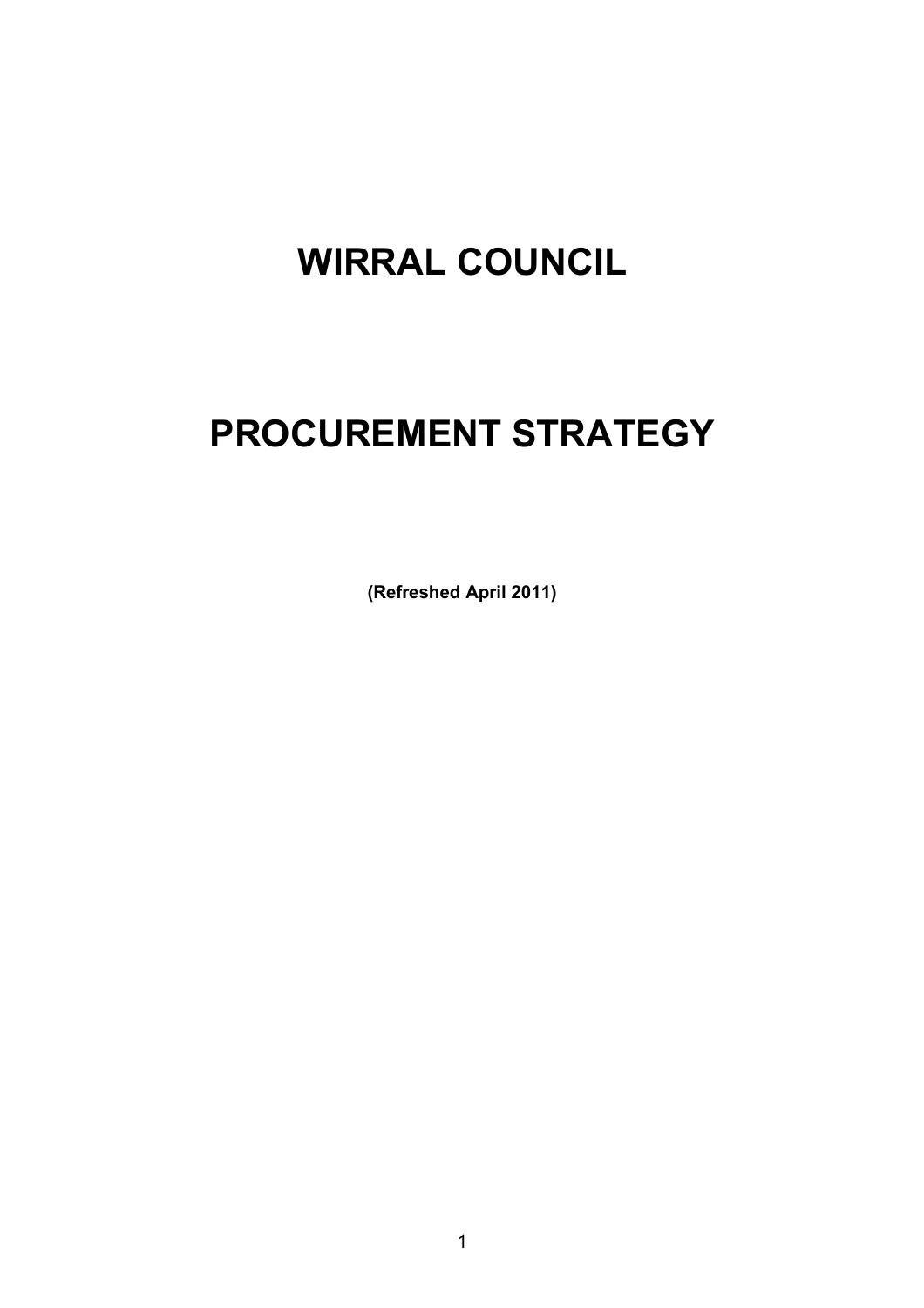# **CONTENTS**

- 1 Introduction
- 2 Links to the Corporate Plan
- 3 What is Procurement
- 4 Commissioning
- 5 The Regulatory Framework
- 6 Procurement Objectives
- 7 Organisation of the Procurement Function
- 8 Options Appraisal
- 9 Monitoring Arrangements
- 10 Regulation of Procurement
- 11 Works Contracts
- 12 Project Management and Gateway Procedures
- 13 e-Procurement
- 14 Workforce Matters
- 15 Partnership Approach
- 16 Environmental/Sustainability Considerations
- 17 Achieving fairness and equality of opportunity
- 18 Risk Management
- 19 Procurement Expertise and Operational Procedures
- 20 Procurement Forward Plan and Contracts Register
- 21 Schools and Procurement
- 22 Openness, Fairness and Transparency
- 23 Performance Management
- 24 Monitoring Implementation of this Strategy
- 25 Post contract monitoring and maintenance

**Appendix A -** Procurement Key Priorities & Action Plan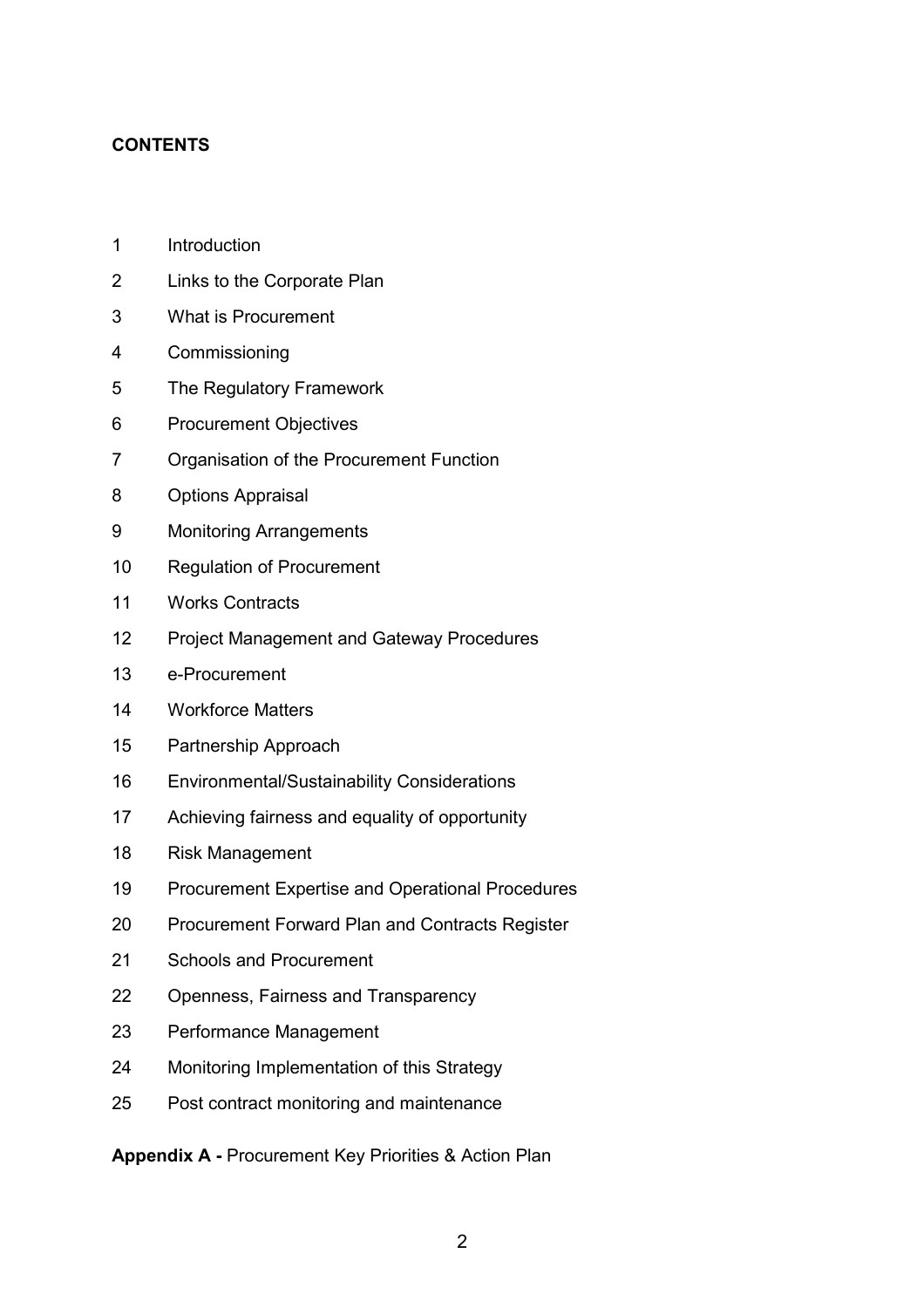# 1. **INTRODUCTION**

- 1.1 The Procurement Strategy sets the governance framework for the way the Council buys services, goods or works. It is integral to the Council's Contract Procedure Rules which all Members and officers of the Council are bound by. Compliance with it is mandatory as it serves to protect individuals and the Council from legal challenge to the way business is conducted in an ever more litigious environment. It also enhances the reputation of the Council in terms of transparency and use of resources. Since the first Procurement Strategy was agreed by Cabinet significant financial savings and service improvements have been made through more robust procurement arrangements.
- 1.2 The Strategy aims to dispel the perception that rules and regulations contained within it serve as barriers to innovation and constrain management with unnecessary red tape. **The contrary is true**. By reinforcing good procurement practice across all Council Departments *(ie getting things right first time)* will save time and money in the long run and achieves better outcomes for people and businesses in Wirral.
- 1.3 In re-drafting this Strategy greater emphasis has been given to the fact that more of what the Council offers is now procured and not provided. It also recognises that following a significant reduction in staff through the Early Voluntary Retirement and Voluntary Severance scheme in 2010-11 more effective procurement procedures and enhanced corporate support is needed to supplement limited capacity within Departments. To this end the Corporate Procurement Unit will have an enhanced central role and will conduct more of the procurement activity on behalf of Service Departments to implement this Strategy and achieve the outcomes within it.

Compliance with this Strategy is mandatory for Council Members and officers The Strategy aims to reduce red tape by centralising the procurement process Good procurement delivers savings and better outcomes for people

# 2 **LINKS TO THE CORPORATE PLAN**

2.1 This refreshment of the Procurement Strategy is set in the context of the Council's new Corporate Plan for 2011-14 which was approved by Cabinet at its meeting of 17<sup>th</sup> March 2011. It is structured around four key themes:

**Your Family**: with a focus on **Children and Young People,** and **Adults Your Neighbourhood Your Economy Your Council**

2.2 Every one of the 27 goals in the Corporate Plan is supported by this Procurement Strategy. The following have particular significance: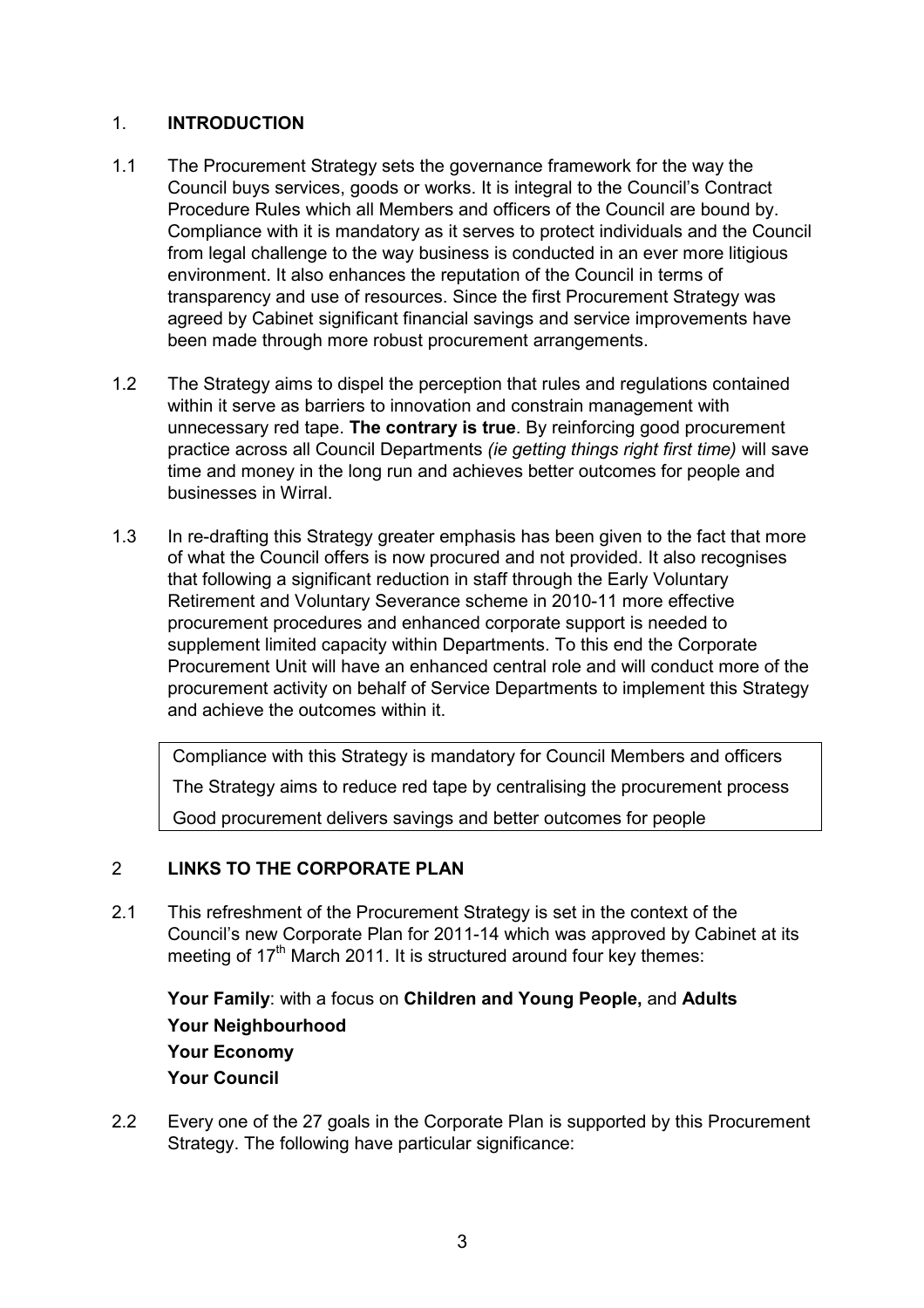# 2.2.1 **Reducing the running costs of the Council by improving the efficiency and value for money of Council services whilst reducing bureaucracy**

- Delivery of £0.5m cashable savings from reviewing the Top-50 Contracts
- Delivery of £2.0m procurement efficiencies in each of the next 3 years
- Delivery of £0.2m efficiencies from a streamlined 'procure-to-pay' system
- Improving compliance with the Corporate Procurement Governance Framework

# 2.2.2 **Supporting the development of a Bigger and Stronger Society**

- Enabling the Council to meet its obligations under the 2010 Equality Duty
- Supporting the Council to promote social enterprise, and voluntary, community and faith sector organisations to deliver Council services

### 2.2.3 **Developing wider public sector partnerships for the improvement of services to Wirral residents**

• *Collaborating with other bodies (locally and regionally) to procure goods and services more efficiently and effectively*

# 2.2.4 **Reducing Wirral's Carbon Footprint**

- *Supporting the delivery of the Council's Interim Carbon Budget 2011-12*
- *Working with partners to improve resource and energy efficiency*
- 2.3 In addition to supporting the goals in the Corporate Plan, the Council has a significant number of contracts that are due to be reviewed and possibly retendered alongside the changing priorities of the Council and its ability to afford what it did before. This is a rolling programme and is articulated in the Contracts Register available on the Council's web site.

 Procurement is integral to the delivery of the goals agreed in the Corporate Plan Procurement has targets to deliver savings agreed in the 2011-12 Budget Good Procurement has a real impact on the local economy

#### 3 **WHAT IS PROCUREMENT?**

- 3.1 Procurement is the process of managing the provision of goods, services and works spanning the life cycle of the asset or service contract. Life cycle is defined as being from the initial definition of the business need through to the end of the useful life of the asset or service contract. It includes securing services and products that best meet the needs of users and the local community.
- 3.2 In the context of a procurement process, obtaining value for money means choosing the provider that offers the *'optimum combination of whole life costs and benefits to meet the Council's requirements'*. Value for money is not necessarily the lowest initial price option as it requires an assessment of the ongoing revenue costs as well as initial capital investment. The driving force has in the past been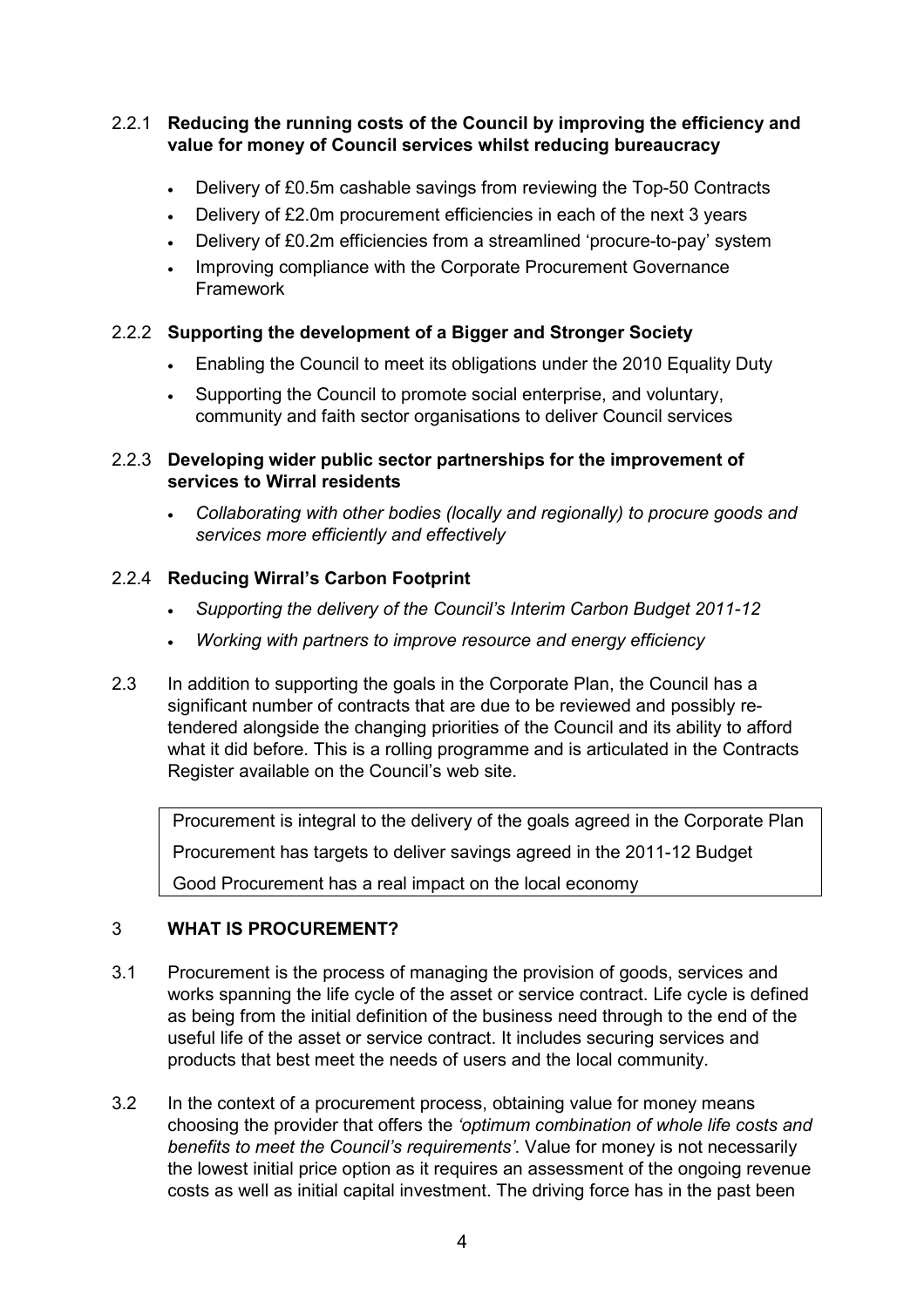focused on economy. Whilst this remains an essential ingredient, it is also important that procurement decisions are taken in the light of the broader objectives which the Council is seeking to achieve, including the aspiration to continually improve quality and fairness.

- 3.3 Effective Procurement is important because failure to purchase goods, services and works effectively and within a tight legal framework can put the achievement of key objectives, provision of services, financial standing and reputation of the Council at risk. The Council currently procures goods, works and services to the value of £150m in any one year and this strategy provides the Corporate Procurement Governance Framework within which all procurements by the Council are to be managed. These are incorporated within the Council's Contract Procedure Rules and compliance is mandatory for all Members and officers of the Council.
- 3.4 The Strategy calls for the establishment of a Corporate Procurement Board with appropriate representation from all Departments which will:
	- Oversee all major procurement initiatives across the Council
	- Develop the Strategy in line with changing legislation and best practice
	- Monitor compliance with the Corporate Procurement Governance Framework

 Procurement is about getting efficiency, value for money and improving quality Compliance will be monitored by a Corporate Procurement Board Good procurement improves the reputation of the Council

#### 4 **COMMISSIONING**

- 4.1 Commissioning is *'the process of specifying, securing and monitoring of services to meet assessed needs both in the short and long term'.* Commissioning is best described as a cycle of activity that involves:
	- Assessment (or reassessment) of need
	- Identifying resources
	- Planning how to use the resources
	- Arranging service delivery through a procurement process
	- Monitoring and reviewing service delivery
- 4.2 A commissioning decision does not necessarily mean that a procurement process will follow, however some element of commissioning must take place before a procurement process can begin. The procurement process relates to how those commissioning decisions are enacted, where, in particular, a decision has been taken to look externally for the supply of goods or services. This Procurement Strategy is therefore integral to the Council's Commissioning Strategy.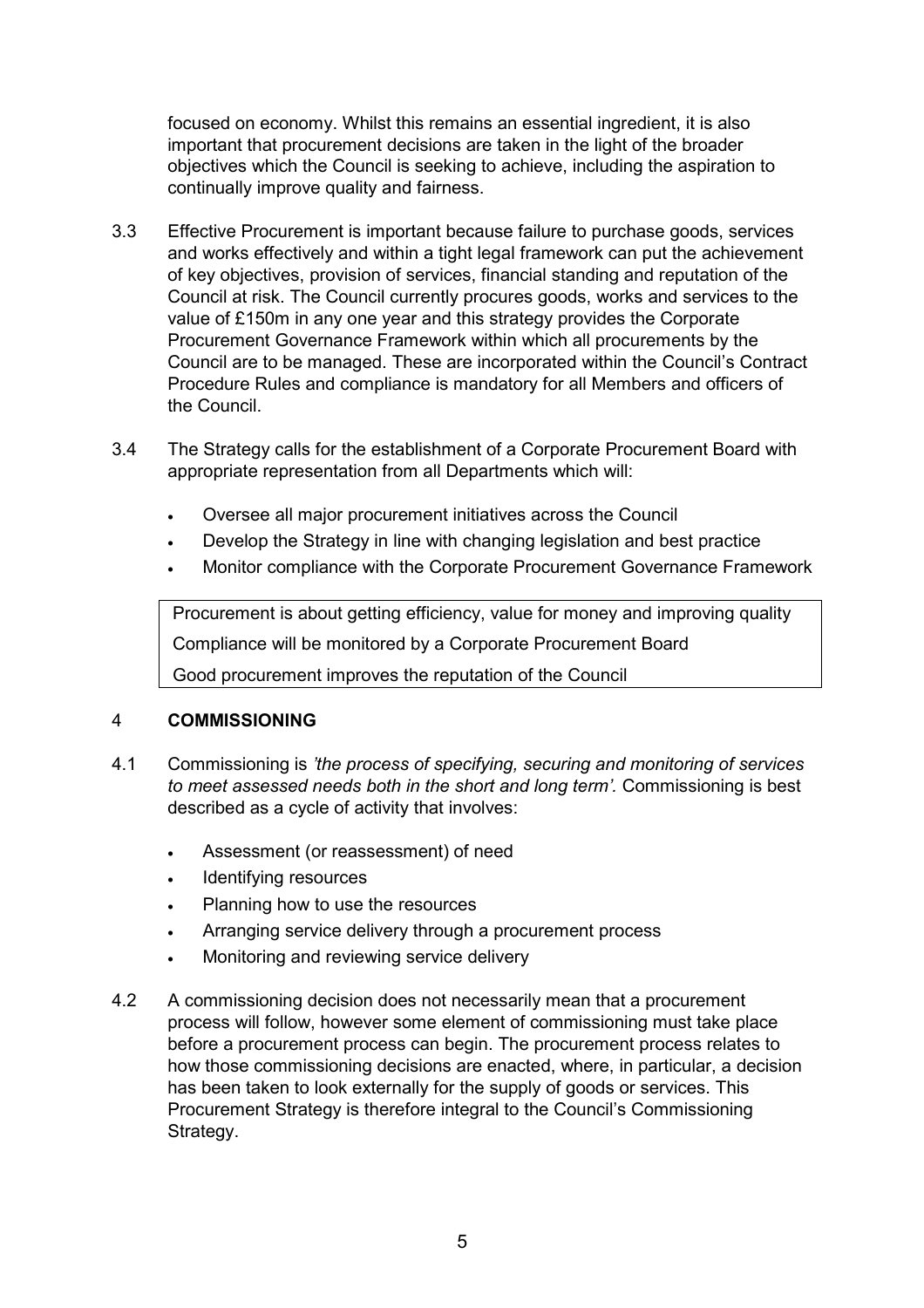Commissioning is about assessing need, resources, planning and evaluation Procurement is the 'buying' process within the Commissioning cycle Good procurement ensures assessed need matches with available resources

# 5 **THE REGULATORY FRAMEWORK**

- 5.1 There is a clear statutory framework that determines the processes and places limits on the procurement practices of the Council. It is clear from this legislation that the government has extremely high expectations of local authorities' procurement activity.
- 5.2 The primary legislation underpinning this Strategy includes:
	- (a) European Union Public Procurement Directive 2004/18/EC
	- (b) Public Contracts Regulations (Statutory Instrument 2006 No.5)
	- (c) Public Contracts (Amendment) Regulations (SI 2009, 2992)
	- (d) The Equality Act 2010
	- (e) The Climate Change Act 2008
	- (f) The Bribery Act 2010

The statutory framework is based around the requirements of the Council to:

- (a) promote fair and open competition
- (b) consult and involve local people including the Council's own staff
- (c) ensure true whole life costs are understood and taken account of
- (d) achieve sustainable outcomes for people and communities in Wirral
- (e) exploit economies of scale
- (f) focus on outcomes and not who provides the service, goods or works
- (g) promote partnerships with other organisations for mutual benefit
- (h) maximize the capacity of small and medium sized businesses and faith, community and voluntary sector bodies to deliver Council services
- (i) avoid market domination by any single provider
- (j) ensure the transparency of all procurement decisions
- 5.3 The additional emphasis on procurement as a vehicle for community and social change has its roots in the Local Government White Paper of 2006, Building Strong and Prosperous Communities. Of particular significance in this context is the requirement for Councils to use their procurement power to support economic growth and regeneration.
- 5.4 The Council is also enabled through its 'Powers of Well-being' expressed within Section 2 of the Local Government Act (2000), to undertake activity which is considered to be likely to promote or improve the economic, social and environmental welfare of their areas, providing it is not explicitly precluded by other legislation.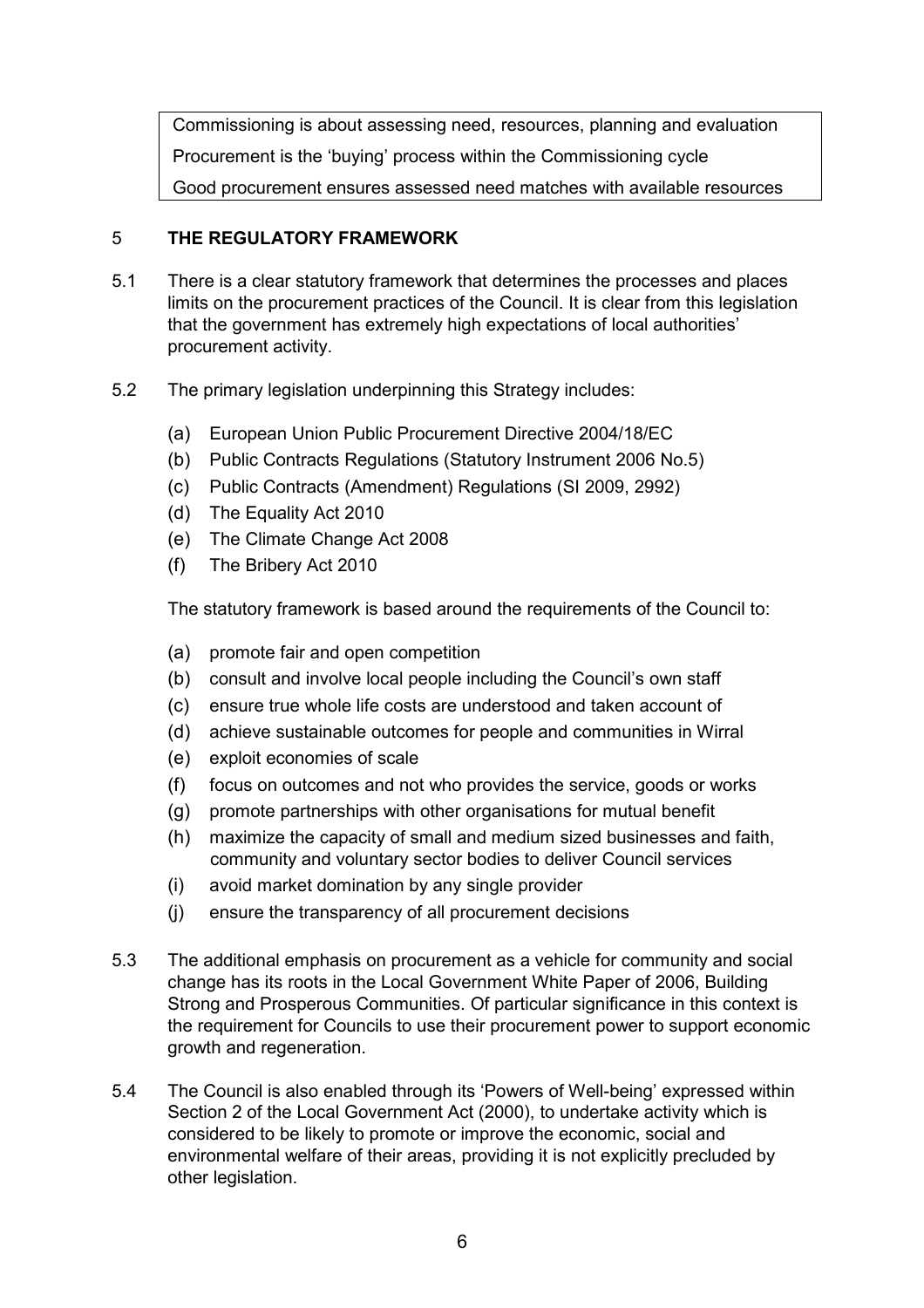- 5.5 The challenge for the Council is therefore to meet the high expectations associated with the wider social, economic and environmental impact of procurement decisions, within a structured legislative framework and against the need to achieve value for money.
- 5.6 Through the principles identified within this strategy, and the associated commitments, the Council will be able to meet this challenge.

 Legislation determines much of what the procurement can and can't do Public procurement in particular is very tightly controlled by law This Strategy will enable the Council to procure effectively and lawfully

#### 6 **PROCUREMENT OBJECTIVES**

- 6.1 The Council's procurement objectives are designed to ensure that procurement supports and contributes to the delivery of the Council's aims and objectives set out in the Corporate and Departmental Plans. This will be achieved by:
	- (a) ensuring that all procurement practices are legal, ethical, transparent and conform to local, national and European procurement regulations, and adhere to the principles of openness, accountability and fairness
	- (b) delivering significantly better quality public services that meet the needs of local citizens and communities through sustainable partnerships that are forged with a range of public, private, social enterprise and voluntary sector organisations at local, sub regional, regional, national and international level
	- (c) contributing to the Council's budget stability by continually challenging procurement arrangements and seeking opportunities to reduce prices, improve quality, maximise efficiency and achieve greater outcomes for people in Wirral
	- (d) delivering the specific savings targets agreed by Council in the 2011-12 Budget through procurement initiatives. These are:
		- £2.0m savings in Departmental Budgets through better procurement
		- £0.5m additional savings from reviewing the Top-50 Contracts
		- £0.2m savings through streamlining 'procure-to-pay' business processes
	- (e) operating a mixed economy of service provision with ready access to a diverse, competitive range of suppliers providing quality services, including small firms, social enterprises, mutuals, minority businesses and voluntary and community sector groups. This will entail wherever possible, and lawful, encouraging local sourcing and local employment opportunities for people who live in Wirral.
	- (f) realising social, environmental and community benefits through procurement activities, by developing socially responsible service specifications, building social, environmental and community benefits into the evaluation process where appropriate and lawful to do so.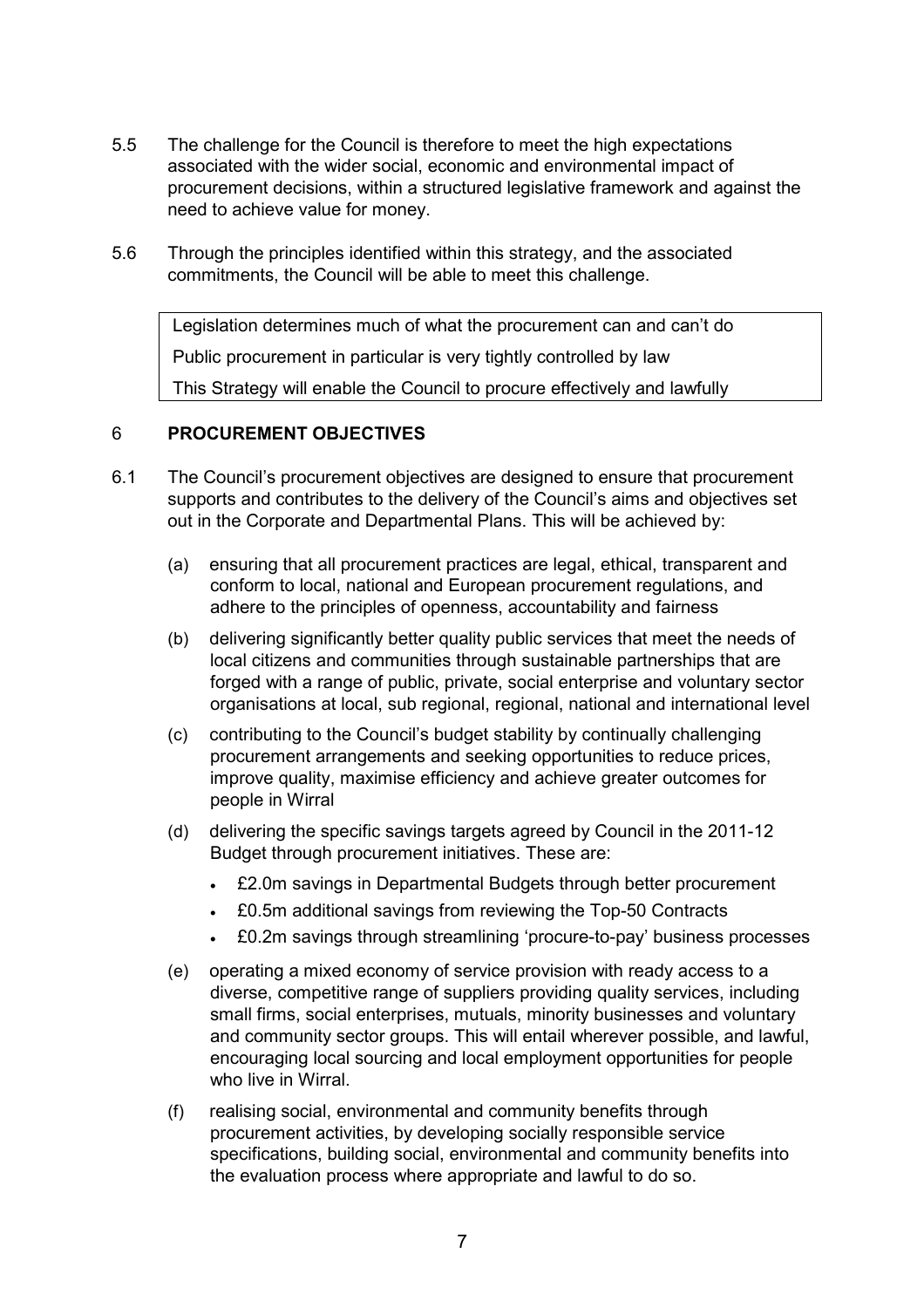- (g) working with suppliers and contractors post contract award to continually explore opportunities for realising wider benefits to local communities. This will include targeted training and employment initiatives.
- (h) demonstrating continuous improvement in the equality and fairness of opportunity and the promotion of good relationships between people within diverse communities in all procurement activity.
- (i) achieving an efficient and effective 'procure-to-pay' process, which minimises manual input, enables prompt payment of suppliers' invoices, and provides robust management information on which the most effective procurement decisions can be made.
- (j) Harnessing the latest e-procurement and other technical solutions to maximise benefit to the Council through modernising associated business processes.
- (k) Ensuring that all significant risks are identified within procurement processes and appropriately managed.
- (l) Ensuring that all procurement activities consider the environment and Carbon impact and include evaluation models that take into account the Council's sustainable objectives.
- (m) Achieving continuous improvement from all categories of procurement expenditure, by having a 'living' Procurement Strategy and ensuring that all activity within it is undertaken by a highly motivated informed, professional workforce.
- 6.2 The delivery plan that contributes to these objectives is provided in Appendix A

 Procurement is fundamental to the Council's budget stability The Procurement Unit has a target to deliver £2.7m savings in 2011-12 Good procurement is about socially responsible buying

#### 7 **ORGANISATION OF THE PROCUREMENT FUNCTION**

- 7.1 The Leader of the Council holds the portfolio for Finance, Big Society and Best Value and has overall responsibility for procurement.
- 7.2 The Director of Finance is responsible under Section 151 of the Local Government Act 1972 for the proper administration of the Council's financial affairs. This includes responsibility for advising Chief Officers on all aspects of procurement, and advising the Council on an appropriate framework which must be adhered to through Contract Procedure Rules. This framework is known as the Corporate Procurement Governance Framework which is embedded in the Council's Constitution and Financial Standing Orders.
- 7.3 The Director will establish a Corporate Procurement Board which will be chaired by his Deputy and have senior representation from each Council Department and be supported by officers from Legal Services and the Procurement Team. The Board will review, co-ordinate and oversee all strategic procurement activity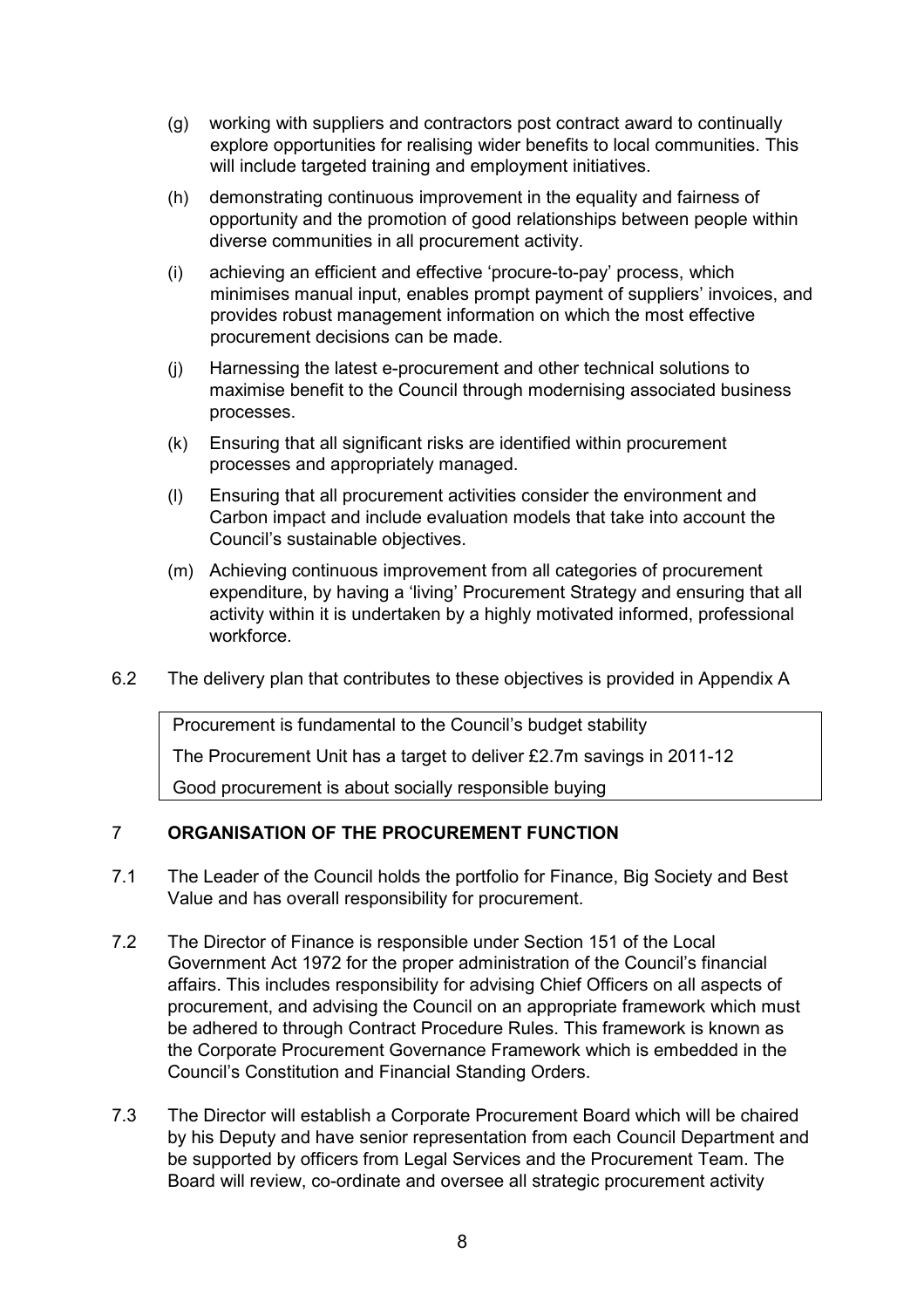including the implementation of the Corporate Procurement Strategy. The Board will also establish operational, collaborative and strategic links with the Merseyside Authorities Procurement Group reporting to the Merseyside Treasurers Group. The Board will report directly to the Council's Executive Team.

- 7.4 The Head of Service (Support Services, Finance) will take responsibility for the administration of the Board and will be accountable for the delivery of the procurement savings targets agreed by Council through the leadership of the Corporate Procurement Unit.
- 7.5 The Corporate Procurement Unit is based in the Support Services Division of the Department of Finance and will be structured to support Departmental activity through category management principles. This will mean experience and expertise is developed to effectively support (i) procurement of works, (ii) procurement of services, and (iii) procurement of business services.
- 7.6 A review of Business processes is underway in 2011 to develop a more streamlined 'procure-to-pay' system which will eventually determine the formal structure of the Unit.

 The Leader of the Council has overall responsibility for procurement Procurement rules form part of the Council's Standing Orders Good procurement is conducted on a regional basis

#### 8 **OPTIONS APPRAISAL**

- 8.1 In making any important decision the Council will consider the range of feasible options available to it. This means the Council will:
	- (a) have no presumption on the preferred model of service delivery. This includes whether it provides services itself, externalises them or provides them in partnership with others
	- (b) undertake robust options appraisals and evaluate the optimum service delivery model that is most likely to deliver best value
	- (c) consider alternative service delivery options where an unsatisfactory level of performance is identified either by external or in-house provision and service delivery improvement plans have failed to achieve the required standard
	- (d) Find ways of encouraging new providers into the market where competition is the chosen option and it is found that there is no viable market
	- (e) Award contracts based on value for money which provides the optimum combination of true whole life costs, economic advantage to the Council, fairness and contribution to corporate objectives
	- (f) ensure partnership arrangements are encouraged where they are likely to ensure the delivery of the sustainable, economic and continuously improving services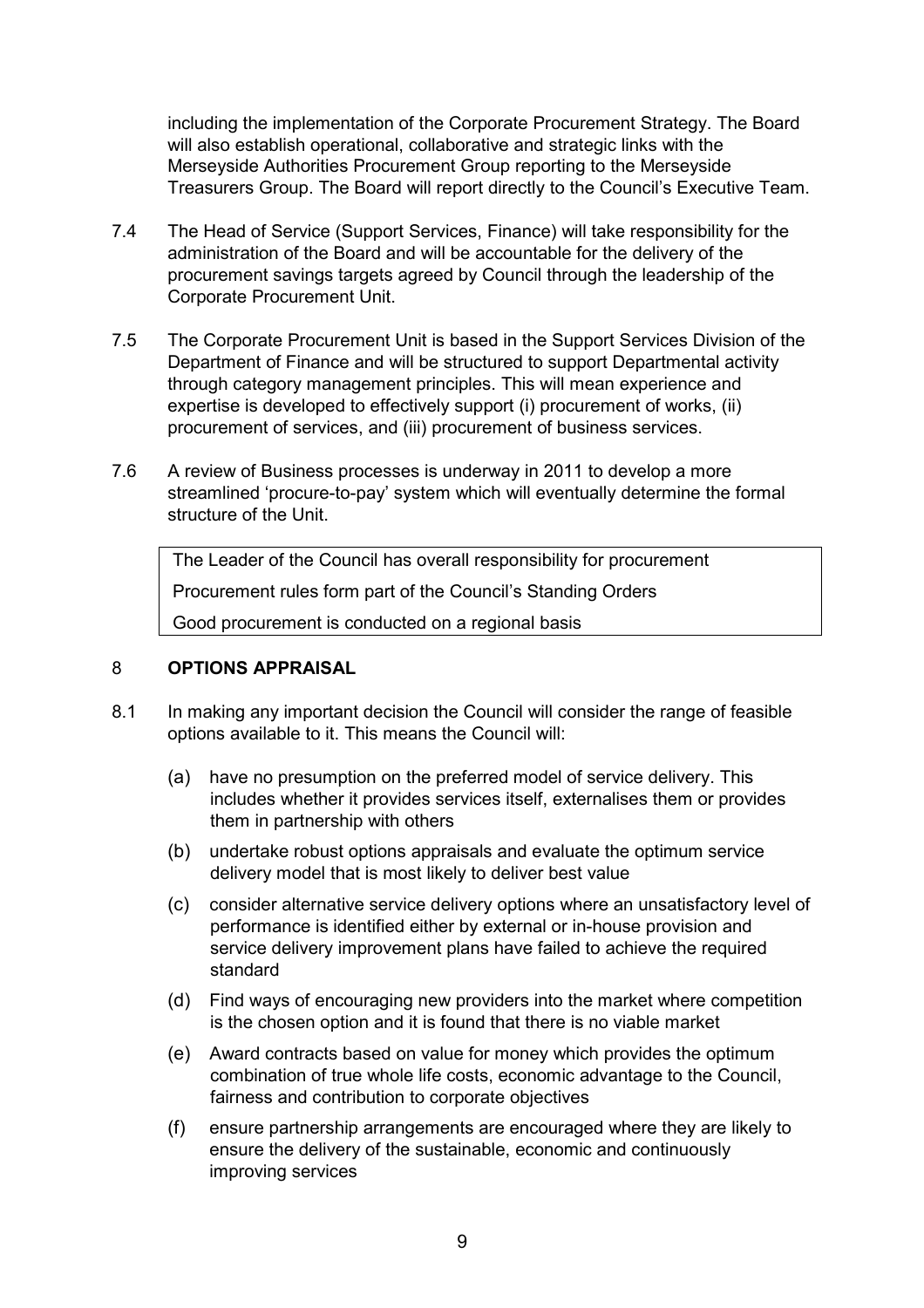Procurement is an evidence-based assessment of what delivers good value Procurement includes monitoring of contract performance Good procurement shapes markets and drives up quality standards

### 9 **MONITORING ARRANGEMENTS**

9.1 The Council will put arrangements in place to ensure that contract compliance and performance is properly monitored and managed with the objective of achieving the planned outcomes and securing of continuous improvement and value for money.

# 10 **REGULATION OF PROCUREMENT**

- 10.1 The Council will take full account of and comply with the requirements of:
	- (a) Relevant European Union and United Kingdom Law
	- (b) European Union Procurement Directives
	- (c) Council Policies
	- (d) Council Contracts Procedure Rules
	- (e) Council Financial Regulations
	- (f) Council Constitution
	- (g) Council Corporate Procurement Governance Framework
- 10.2 The Corporate Procurement Strategy, Contracts Procedure Rules, Financial Regulations, Corporate Procurement Governance Framework will be reviewed on an annual basis to promote efficient and effective procurement.

# 11 **WORKS CONTRACTS**

- 11.1 Works contracts will be procured where appropriate in line with the Government's "Rethinking Construction" principles and will follow the recommendations contained in the Latham/Egan Reports and the report 'Accelerating Change' by the Strategic Forum for construction.
- 11.2 The principles of Rethinking Construction will also be applied, where appropriate to service contracts required for other areas of the Council.

### 12 **PROJECT MANAGEMENT AND GATEWAY PROCEDURES**

12.1 The Council will expand the scope of Prince 2 and include the principles of Gateway Procedures where appropriate for high cost and/or high risk procurement projects.

#### 13 **E-PROCUREMENT**

- 13.1 The Council will:
	- (a) harness the potential of e-Procurement, encompassing the entire 'procure-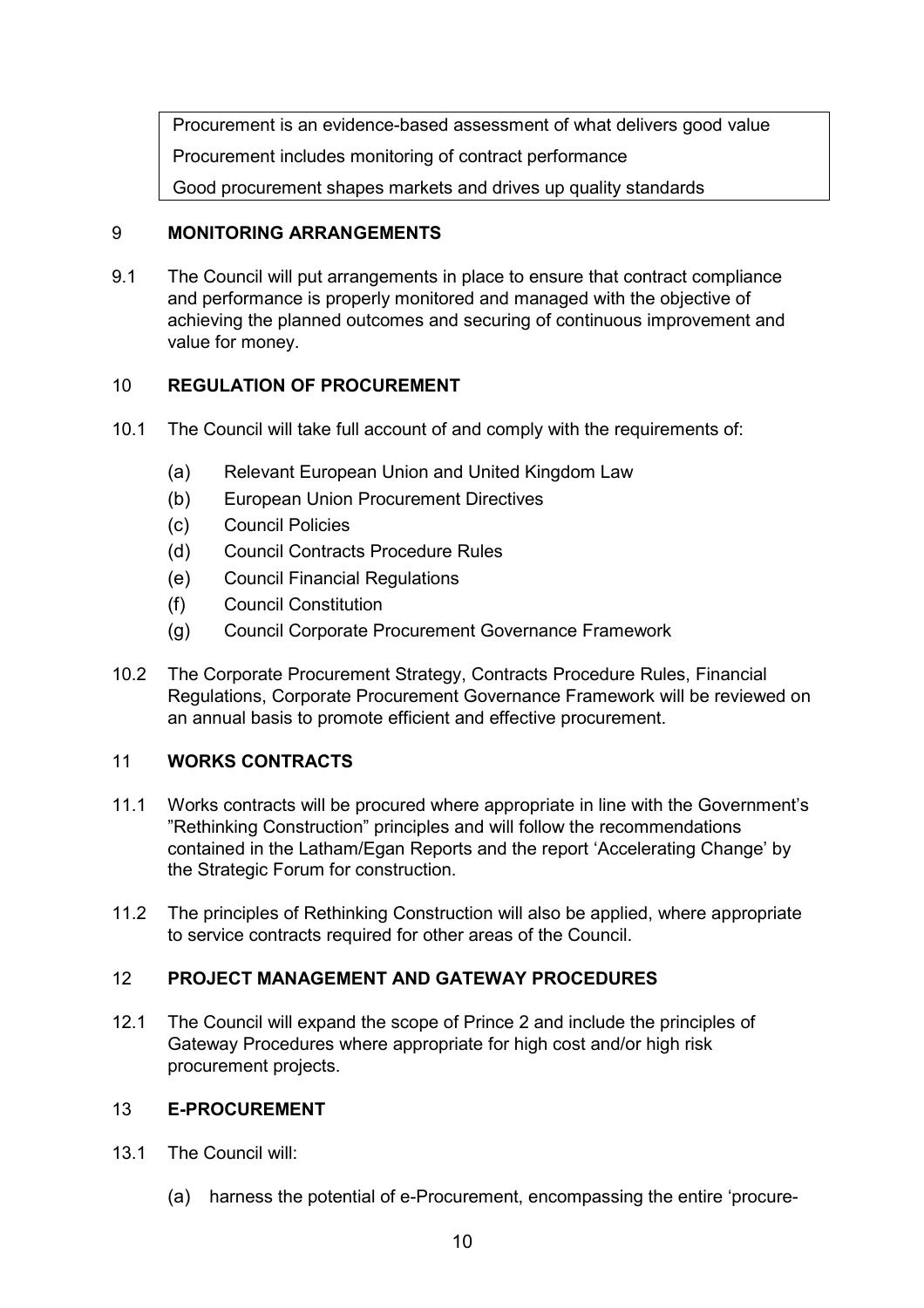to-pay' process, to improve the efficiency and effectiveness of all aspects of procurement for the benefit of the Council, the people it serves, and suppliers of goods, services and works

- (b) wherever possible, co-operate regionally and nationally with other Councils, statutory bodies and other independent organisations
- (c) promote the advantages of e-Procurement to its suppliers of goods services and works
- (d) ensure that all Council contracts valued at £10,000 and above will be advertised electronically using the Council's e-portal system.

#### 14 **WORKFORCE MATTERS**

- 14.1 The Council will:
	- (a) ensure that workforce matters in contracting are handled in accordance with the Office of the Deputy Prime Minister Circular 03/2003 Annex C (Handling Workforce Matters in Contracting) and Annex D (Code of Practice - Workforce Matters in Local Authority Service Contracts).
	- (b) involve staff and their representatives when reviewing modes of service provision

#### 15 **PARTNERSHIP APPROACH**

- 15.1 The Council will:
	- (a) seek to work through and explore the potential for shared services and collaboration and, partnership/consortia arrangements with the public, private, mutuals, and voluntary, community and faith sectors to encourage participation in shaping services, sharing expertise, harnessing economies of scale and working together to achieve mutual goals
	- (b) consider procurement based upon the principle of "partnering" in which both the Council and the supplier avoid dispute to gain maximum mutual advantage and continuous improvement
	- (c) encourage and support consortia bids from social enterprises, mutuals, the voluntary, community and faith sectors and small, medium sized enterprises in the local area so that local suppliers are in a position to compete fairly for larger contracts
	- (d) consult with key stakeholders, including as appropriate, the community, current and potential users, council tax payers, partners, businesses, staff and trade unions and take account of their views in the decision-making process
	- (e) consult with the market to ensure that opportunities that exist to secure funding, increase capacity and encourage innovation are maximised
	- (f) seek to engage with suppliers to encourage the development of the marketplace and continuous improvement in quality standards within it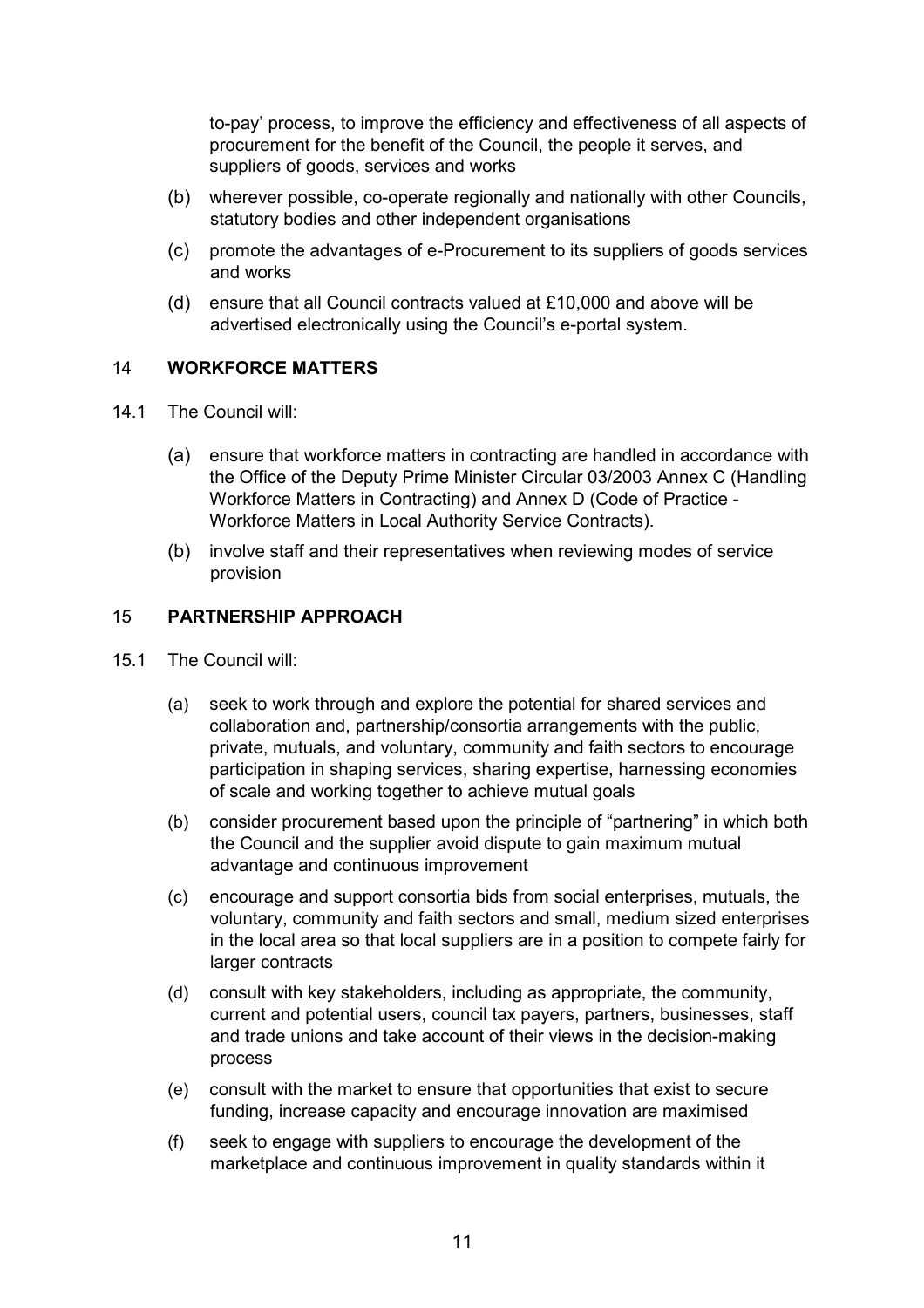- (g) seek to create the conditions which allow for new suppliers to develop or existing suppliers to become more competitive and effective
- (h) manage the procurement process in a fair and equitable way allowing sufficient flexibility to encourage providers to be innovative and creative
- (i) involve employees in the search for value for money solutions

#### 16 **ENVIRONMENTAL AND SUSTAINABILITY CONSIDERATIONS**

- 16.1 The Council will promote environmentally sustainable development through its procurement processes. In particular it will seek to:
	- (a) eliminate waste and maximise resource efficiency
	- (b) make use of goods and services which are least harmful to the environment
	- (c) maximise re-cycling opportunities
	- (d) encourage the use of Fair Trade produce
	- (e) contribute to the Council's Carbon reduction targets
- 16.2 In order to achieve these objectives the Council will:
	- (a) evaluate costs over the life-cycle of contracts or products rather than just the initial price thereby taking account of issues such as durability, economy and disposal in the assessment of value for money
	- (b) include appropriate environmental considerations in the evaluation of tenders and therefore the award of contracts
	- (c) review specifications for contracts with the intention of reducing environmental impacts including the reduction of carbon emissions which shall contribute to the Council's Carbon Budget
	- (d) work with suppliers and contractors to encourage the development and testing of environmentally preferable product and service options
	- (e) encourage suppliers and contractors through their contracts with the Council to improve their environmental performance
	- (f) wherever possible buy 'Fair Trade' and recycled goods and encourage contractors to do the same
	- (g) not use or purchase specified environmentally damaging products through the maintenance of a 'prohibited product list'
	- (h) work to raise and maintain awareness about environment and development issues in relation to procurement through training, visits, conferences, workshops, exhibitions, product fairs and product trials

#### 17 **ACHIEVING FAIRNESS AND EQUALITY OF OPPORTUNITY**

17.1 The Council will use the powers available to it, including the provisions of the Local Government Act 1988, the Transfer of Undertakings - Protection of Employment Regulations (TUPE) 1981, the Human Rights Act 1998,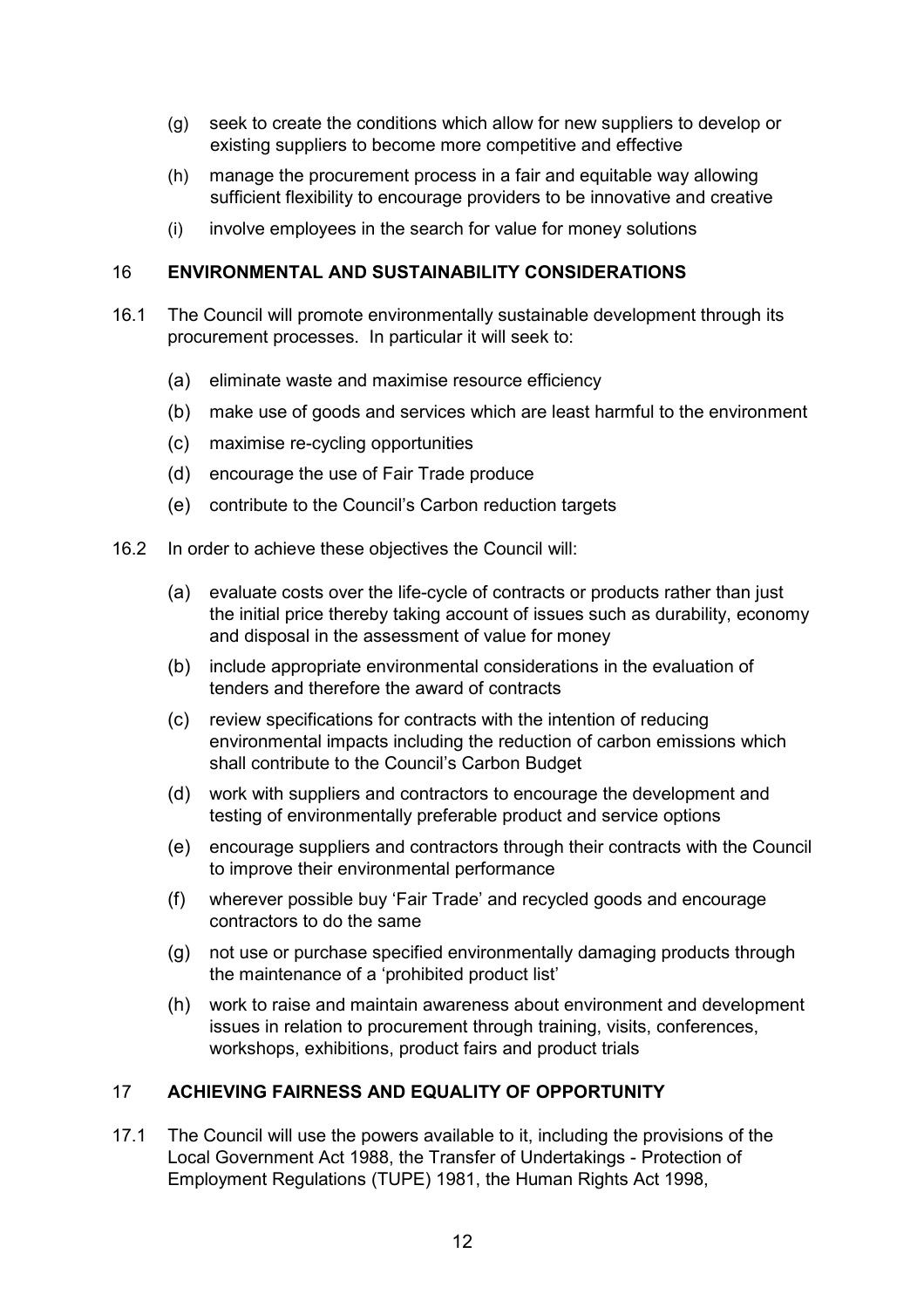Employment Equality (Sexual Orientation) Regulations 2003 and Employment Equality (Religion/Belief) Regulations 2003, the Race Relations Act 1976 (Amended 2000), the Disability Discrimination Act 1995, the Sex Discrimination Act 1975 and the Code of Practice on Workforce Matters in Local Council Service Contracts, and the Equality Act 2010 to ensure that equality and fairness issues are addressed in the procurement of goods, works and services. This Procurement Strategy is designed to support the Council achieving the following equality objectives:

- (a) To eliminate unlawful discrimination
- (b) To promote Equality of Opportunity
- (c) To promote good relations between people in a diverse community
- (d) To ensure that public money is not spent on practices that lead to unlawful discrimination for whatever reason
- (e) To use procurement practice to support and encourage fairness equality of opportunity and positive community relations

#### 18 **RISK MANAGEMENT**

- 18.1 The Council will continue to develop its Risk Management Strategy to ensure that the consideration and management of risk is an integral part of the procurement process. Potential risks associated with procurement activity will be subject to a process of early identification, evaluation, management and monitoring.
- 18.2 Each major procurement project will have arrangements in place that ensures:
	- (a) the nature and extent of risk is identified and recorded on the Risk Register
	- (b) the impact and likelihood of the risks identified have been considered
	- (c) appropriate and effective control measures are in place to manage risks
	- (d) responsibility for the management of risk is clearly identified
	- (e) risk is effectively monitored throughout the life of the procurement project

#### 19 **PROCUREMENT EXPERTISE AND OPERATIONAL PROCEDURES**

- 19.1 In order to continuously improve its operational procedures relating to procurement and develop its workforce and partner expertise the Council will:
	- (a) seek to develop new skills and knowledge in order to better understand and explore supply markets and make best use of innovative procurement practice
	- (b) develop a range of competencies which will form the basis for ongoing procurement training as a constituent part of Member and staff development
	- (c) ensure that all officers responsible for procurement and contract management are appropriately trained in the principles of good procurement
	- (d) advocate that procurement expertise has an essential role in the development of innovative approaches to service delivery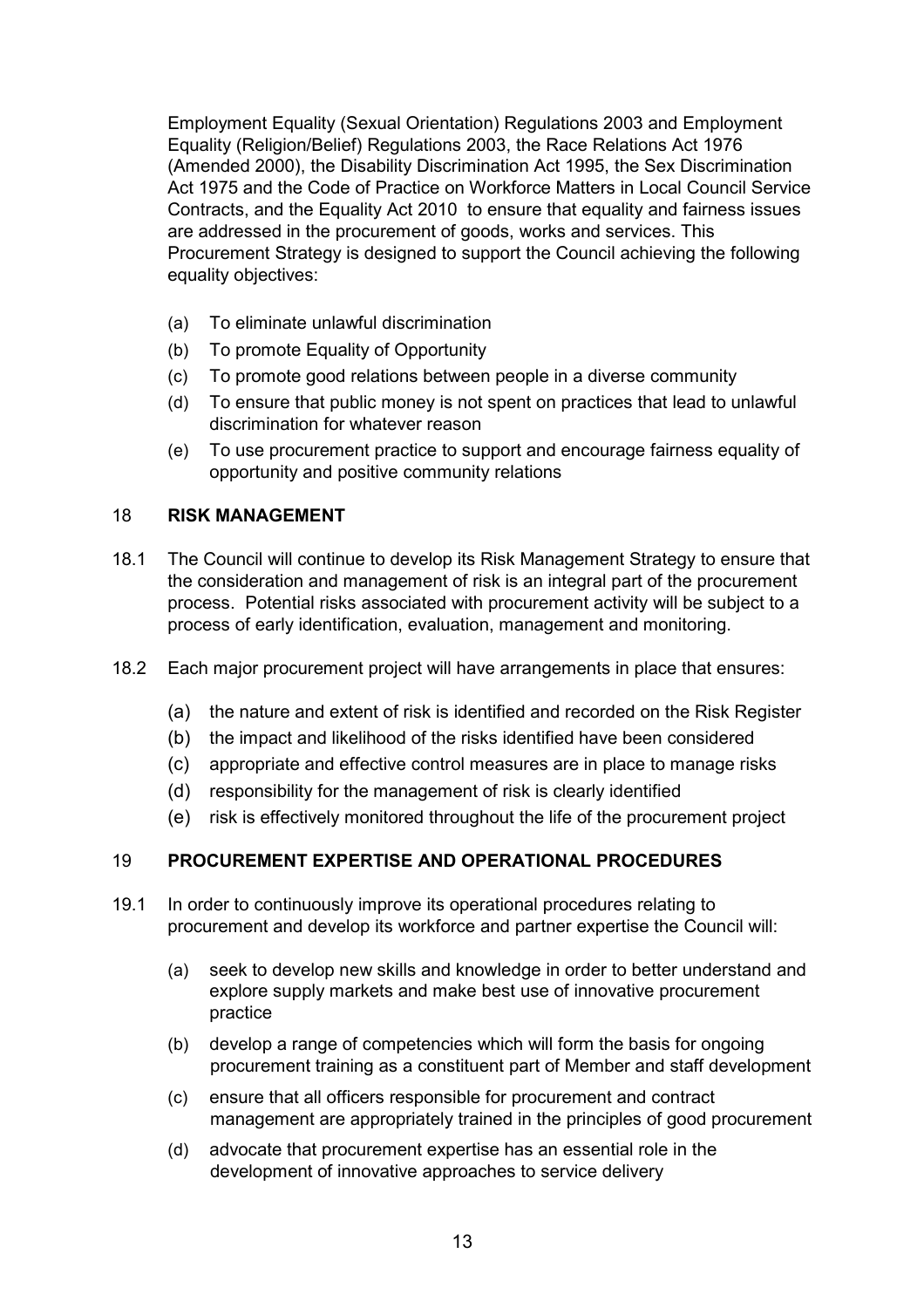(e) support a structured approach to education, training and development for Members and officers of the Council regarding procurement activity

### 20 **PROCUREMENT FORWARD PLAN AND CONTRACTS REGISTER**

- 20.1 Each Department of the Council will set out its likely demand, in broad categories, for goods, works and services required over the medium term to meet the objectives agreed in the Corporate Plan. This will be done in March each year and refreshed on a regular basis.
- 20.2 This information will be compiled in the form of a Contracts Register and be available for public inspection on the Council's Business web page. It will serve to advise markets on the future procurement intentions of the Council. It will also be used to prioritise the workload of the Procurement Unit and other professional support services within the Council to ensure resources are available when they are needed.
- 20.3 Early indication of the Council's procurement intentions will also encourage collaboration with other agencies as more exploratory work can be undertaken prior to the procurement process commencing. This applies to such exploration both within and outside the organisation.

# 21 **SCHOOLS AND PROCUREMENT**

- 21.1 There is a clear expectation that the Council should have effective strategies in place to enable, support and encourage schools to become informed, effective purchasers of services. School governors have a duty to ensure they are purchasing goods and services in line with value for money principles.
- 21.2 The Council will promote the development of the procurement skills of schools and offers the support of the Corporate Procurement Unit, promoting their capacity to choose, buy and evaluate services independently and effectively, within the context of achieving value for money.

# 22 **OPENNESS, FAIRNESS AND TRANSPARENCY**

- 22.1 The Council will operate in an open manner in relation to the gathering of market intelligence. It will share such information to the mutual benefit of the market and the Council but not where the commercial advantage of the Council is compromised.
- 22.2 Thee Council will be fair in giving equal treatment to all, and have a consistency of approach in respect of ethical standards and absolute 'even handedness in dealings with trading partners and potential suppliers and contractors.
- 22.3 The Council will manage its procurement process in a fair and equitable way whilst allowing sufficient flexibility to encourage suppliers and contractors to be innovative and creative in their dealings with the Council.
- 22.4 The Council will be Transparent and have the ability to prove the above.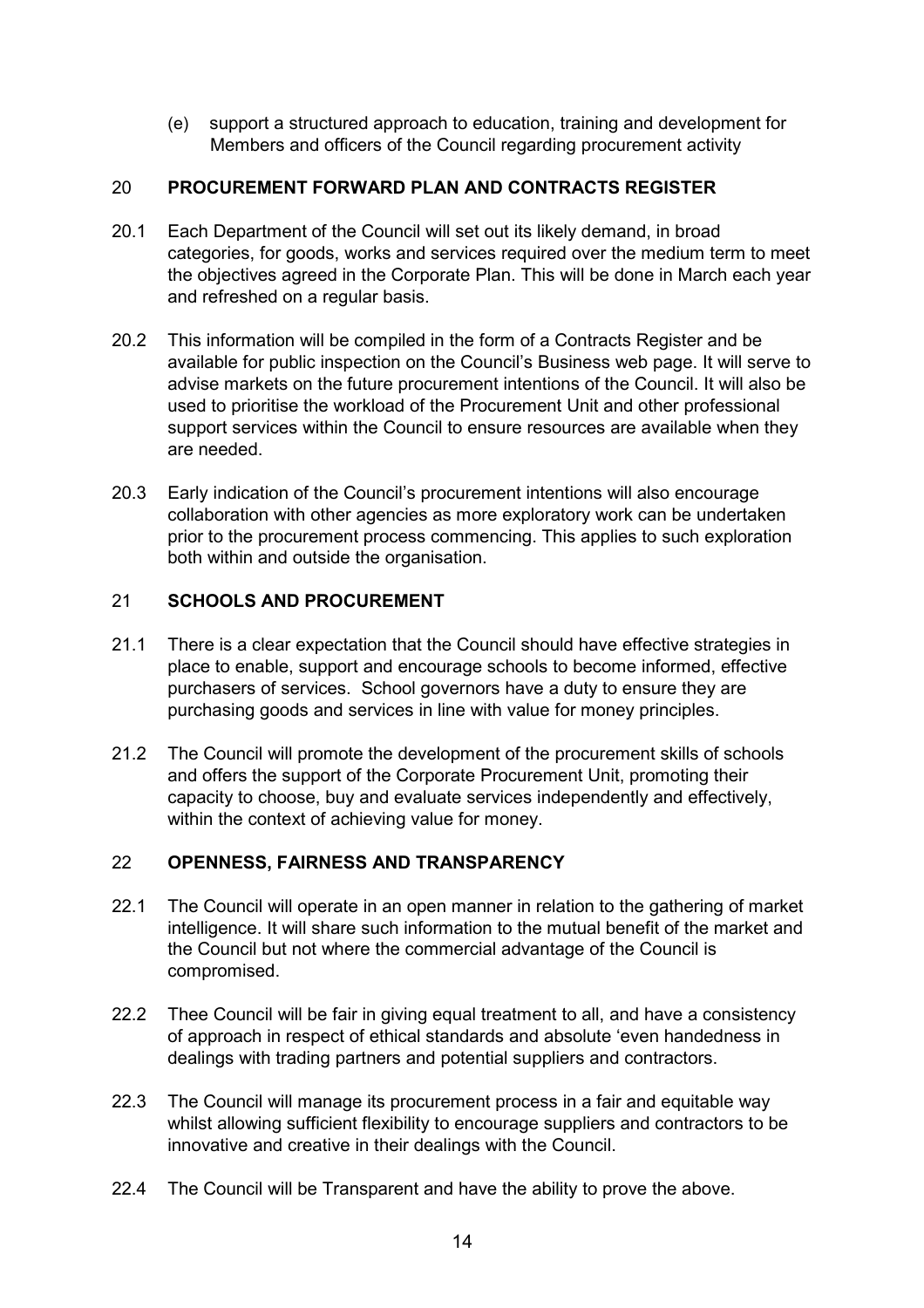#### 23 **PERFORMANCE MANAGEMENT**

- 23.1 The Council will promote the development and use of a small number of appropriate performance measures relating to procurement to avoid unnecessary bureaucracy.
- 23.2 The Council will improve the accuracy, availability, appropriateness and accessibility of a range of procurement related management information to facilitate regional and sub-regional benchmarking.
- 23.3 Benchmarking and best practice will be further developed and, where appropriate, other public and private sector organisations will be encouraged to participate.

#### 24 **MONITORING THE IMPLEMENTATION OF THIS STRATEGY**

- 24.1 The Procurement Strategy will be approved by Cabinet and subject to scrutiny of the Audit and Risk Management Committee and the Council Excellence Overview and Scrutiny Committee. In order to facilitate this it will subject to the following regime of internal monitoring and review.
	- (a) The Strategy objectives and milestones will be monitored on a monthly basis via the Performance Management Framework operated in the Department of Finance. This will entail reports to the Department Management Team which will review exception reports at its monthly performance surgery, monthly Team meetings of the Procurement Unit and regular supervision with the Head of Service (Support Services, Finance)
	- (b) The Head of Procurement will submit a report to the Procurement Programme Board at each of its meetings detailing the number and type of contracts which have been let and progress against the Strategy Milestones.
	- (c) The Head of Procurement will submit an Annual Procurement Report on progress against the strategy and other developments in procurement. This report will be available on the Council's internet site.
	- (d) Audits on specific aspects of procurement activity will be carried out on a regular basis and reported to the Chief Executive and appropriate Scrutiny Committees as requested by the Chairs.

#### 25 **POST CONTRACT MONITORING AND MAINTENANCE**

25.1 The award of a contract is not the end of the procurement process. Good contract monitoring is essential if the Council is to achieve the best possible outcomes from its procured activity. The Council has moved away from old-style confrontational contracts with detailed input specifications towards more flexible partnership arrangement. The use of output specifications is designed to put the onus on the contractor to take responsibility for the end product. Value for money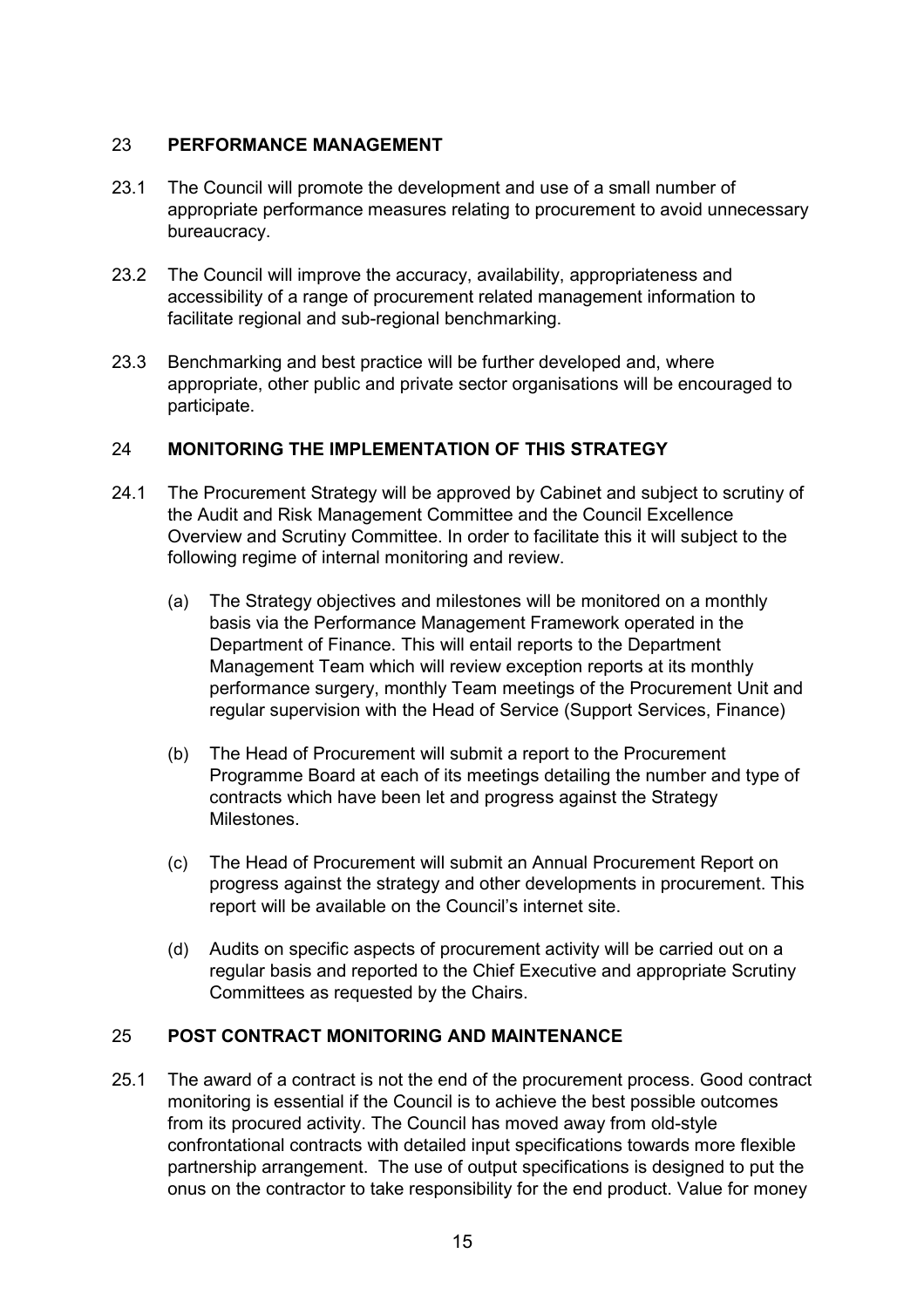considerations in the Council's contracts mean that the contractor is responsible for a continuous improvement in service or product delivery. Close monitoring of benefits realisation on high risk, high value, or strategically important contracts will be reported to Members on a regular basis.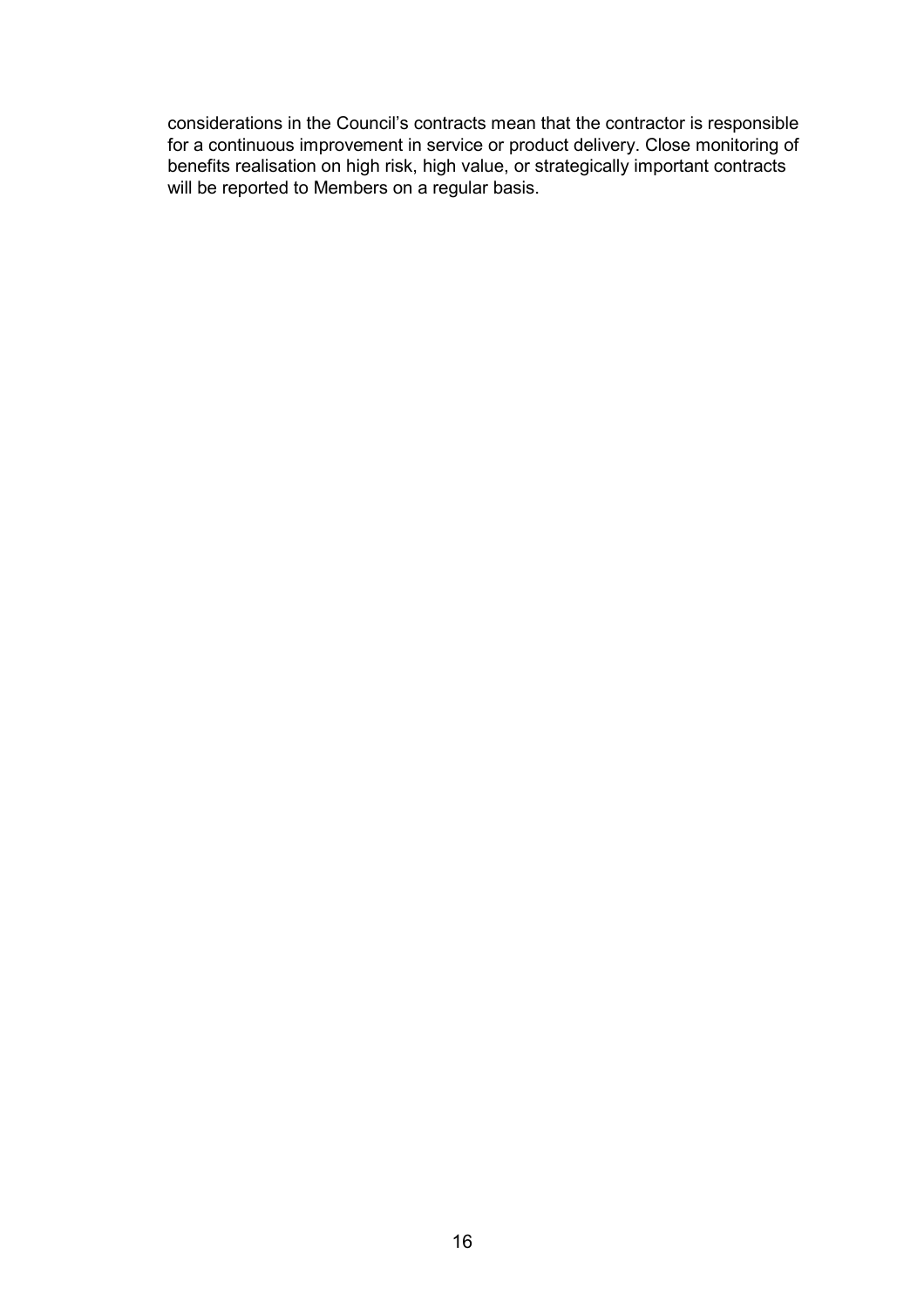# **Procurement Key Priorities & Action Plan Appendix A Appendix A Appendix A**

| (i)            | Ensuring that all procurement practices are legal, ethical, and transparent and conform to local, national and European regulations, |                                        |                         |                        |                            |  |  |  |
|----------------|--------------------------------------------------------------------------------------------------------------------------------------|----------------------------------------|-------------------------|------------------------|----------------------------|--|--|--|
|                | and adhere to the principles of openness, accountability and fairness                                                                |                                        |                         |                        |                            |  |  |  |
|                | <b>Challenges</b>                                                                                                                    | <b>Action</b>                          | <b>Milestones</b>       | <b>Completion Date</b> | <b>Comments/Progress</b>   |  |  |  |
|                |                                                                                                                                      | We will undertake an annual review     | <b>Review</b>           | 1 June 2011            | Review in progress.        |  |  |  |
|                | <b>Contract Procedure Rules</b>                                                                                                      | of Contract Procedure Rules and        | Report                  | 1 July 2011            |                            |  |  |  |
|                |                                                                                                                                      | recommend any necessary                | Implement               | 1 August 2011          |                            |  |  |  |
|                |                                                                                                                                      | changes.                               | <b>Benefits Measure</b> | 31 March 2012          |                            |  |  |  |
|                |                                                                                                                                      | We will continue to work with          | <b>Review</b>           | 31 August 2011         | <b>Procedural Guidance</b> |  |  |  |
|                |                                                                                                                                      | <b>Council Departments to deliver</b>  | Report                  | 30 September 2011      | available on the           |  |  |  |
| $\overline{2}$ | Departmental Procurement                                                                                                             | guidance on procurement                | Implement               | 31 March 2012          | Council's Web site.        |  |  |  |
|                | Guidance                                                                                                                             | processes and compliance with          | <b>Benefits Measure</b> | 31 March 2012          | Roadshows to be            |  |  |  |
|                |                                                                                                                                      | contracts procedure rules.             |                         |                        | undertaken from            |  |  |  |
|                |                                                                                                                                      |                                        |                         |                        | September 2012             |  |  |  |
|                |                                                                                                                                      | We will continue to seek to improve    | <b>Review</b>           | 1 June 2011            | Programme of training      |  |  |  |
|                |                                                                                                                                      | Member awareness of procurement        | Report                  | 1 August 2011          | and awareness raising      |  |  |  |
|                |                                                                                                                                      | issues through presentations,          | <b>Implement</b>        | 1 October 2011         | workshops to be            |  |  |  |
| 3              | <b>Member Awareness</b>                                                                                                              | reports, workshops and training        | <b>Benefits Measure</b> | 31 March 2012          | arranged and               |  |  |  |
|                |                                                                                                                                      | sessions as appropriate.               |                         |                        | delivered in               |  |  |  |
|                |                                                                                                                                      |                                        |                         |                        | collaboration with the     |  |  |  |
|                |                                                                                                                                      |                                        |                         |                        | Merseyside Group           |  |  |  |
|                |                                                                                                                                      | We will improve our contract           | <b>Review</b>           | 1 April 2011           | In progress and            |  |  |  |
| 4              | <b>Contract Monitoring</b>                                                                                                           | monitoring activities and ensure       | Report                  | 1 August 2011          | ongoing.                   |  |  |  |
|                |                                                                                                                                      | that a formal monitoring strategy is   | <b>Implement</b>        | 1 September 2011       |                            |  |  |  |
|                |                                                                                                                                      | in place for all major contracts.      | <b>Benefits Measure</b> | 31 March 2012          |                            |  |  |  |
|                |                                                                                                                                      | We will ensure that the Contracts      | <b>Review</b>           | 1 April 2011           | Completed and              |  |  |  |
|                |                                                                                                                                      | Database is used across the            | <b>Report</b>           | 1 May 2011             | ongoing.                   |  |  |  |
| 5              | <b>Contracts Database</b>                                                                                                            | Authority to provide visibility of the | Implement               | 1 June 2011            | The introduction of the    |  |  |  |
|                |                                                                                                                                      | Council's contractual commitments,     | <b>Benefits Measure</b> | 31 March 2012          | e-Contracts                |  |  |  |
|                |                                                                                                                                      | assist in the development of a         |                         |                        | management will            |  |  |  |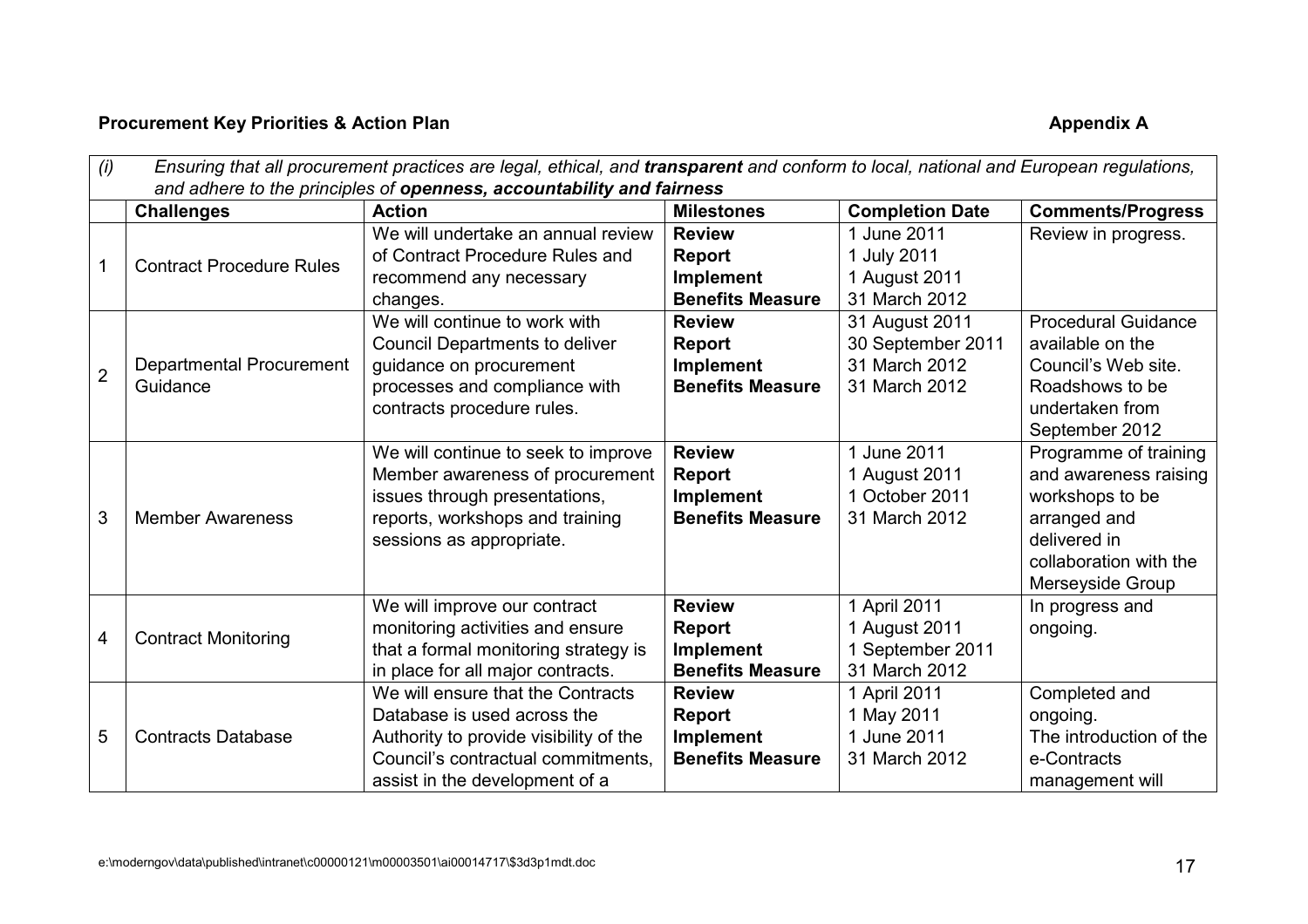|   |                             | procurement forward plan and       |                         |                | improve visibility,   |
|---|-----------------------------|------------------------------------|-------------------------|----------------|-----------------------|
|   |                             | identify opportunities for         |                         |                | implementation        |
|   |                             | rationalisation and collaboration. |                         |                | December 2011.        |
|   |                             | We will ensure that all Members    | <b>Review</b>           | 1 June 2011    | Programme of training |
|   |                             | and Officers involved in           | <b>Report</b>           | 1 August 2011  | and workshop          |
| 6 | <b>Compliant Procedures</b> | procurement are fully conversant   | Implement               | 1 October 2011 | awareness raising to  |
|   |                             | with all aspects of procurement    | <b>Benefits Measure</b> | 31 March 2012  | be completed in 2011- |
|   |                             | legislation and practice.          |                         |                |                       |

| (ii)           | Delivering significantly better quality public services that meet the needs of all local citizens through sustainable partnerships that<br>we forge with a range of public, private, social enterprise and voluntary sector organisations at local, sub regional, regional, national<br>and international levels. |                                                                                                                                                                                             |                                                                 |                                                                 |                                                                                 |  |  |  |
|----------------|-------------------------------------------------------------------------------------------------------------------------------------------------------------------------------------------------------------------------------------------------------------------------------------------------------------------|---------------------------------------------------------------------------------------------------------------------------------------------------------------------------------------------|-----------------------------------------------------------------|-----------------------------------------------------------------|---------------------------------------------------------------------------------|--|--|--|
|                | <b>Challenges</b>                                                                                                                                                                                                                                                                                                 | <b>Action</b>                                                                                                                                                                               | <b>Milestones</b>                                               | <b>Completion Date</b>                                          | <b>Comments</b>                                                                 |  |  |  |
|                |                                                                                                                                                                                                                                                                                                                   | We will carry out a review of all<br>Council contracts and identify those                                                                                                                   | <b>Review</b><br><b>Report</b>                                  | 1 June 2011<br>1 August 2011                                    | High value/risk<br>contracts have been                                          |  |  |  |
|                |                                                                                                                                                                                                                                                                                                                   | contracts than may benefit from a<br>partnership approach.                                                                                                                                  | <b>Implement</b><br><b>Benefits Measure</b>                     | 1 October 2011<br>31 March 2012                                 | reviewed as part of<br>the project                                              |  |  |  |
|                | Review of contracts                                                                                                                                                                                                                                                                                               |                                                                                                                                                                                             |                                                                 |                                                                 | management process,<br>all others to be part of<br>ongoing review<br>process.   |  |  |  |
| $\overline{2}$ | Options procedures                                                                                                                                                                                                                                                                                                | We will ensure options for service<br>delivery form part of the challenge<br>process during service reviews and<br>examine opportunities and potential<br>benefits for partnership working. | <b>Review</b><br>Report<br>Implement<br><b>Benefits Measure</b> | 1 June 2011<br>1 August 2011<br>1 October 2011<br>31 March 2012 | Options appraisal is<br>incorporated into all<br>major procurement<br>projects. |  |  |  |
| 3              | Guidance on Partnering                                                                                                                                                                                                                                                                                            | We will develop guidance for<br>procurement staff on partnership<br>contracts.                                                                                                              | <b>Review</b><br>Report<br>Implement<br><b>Benefits Measure</b> | 1 April 2011<br>1 April 2011<br>1 May 2011<br>31 March 2012     |                                                                                 |  |  |  |
| 4              | <b>Support for Collaboration</b>                                                                                                                                                                                                                                                                                  | We will support the Merseyside                                                                                                                                                              | <b>Review</b>                                                   | Ongoing                                                         | Ongoing                                                                         |  |  |  |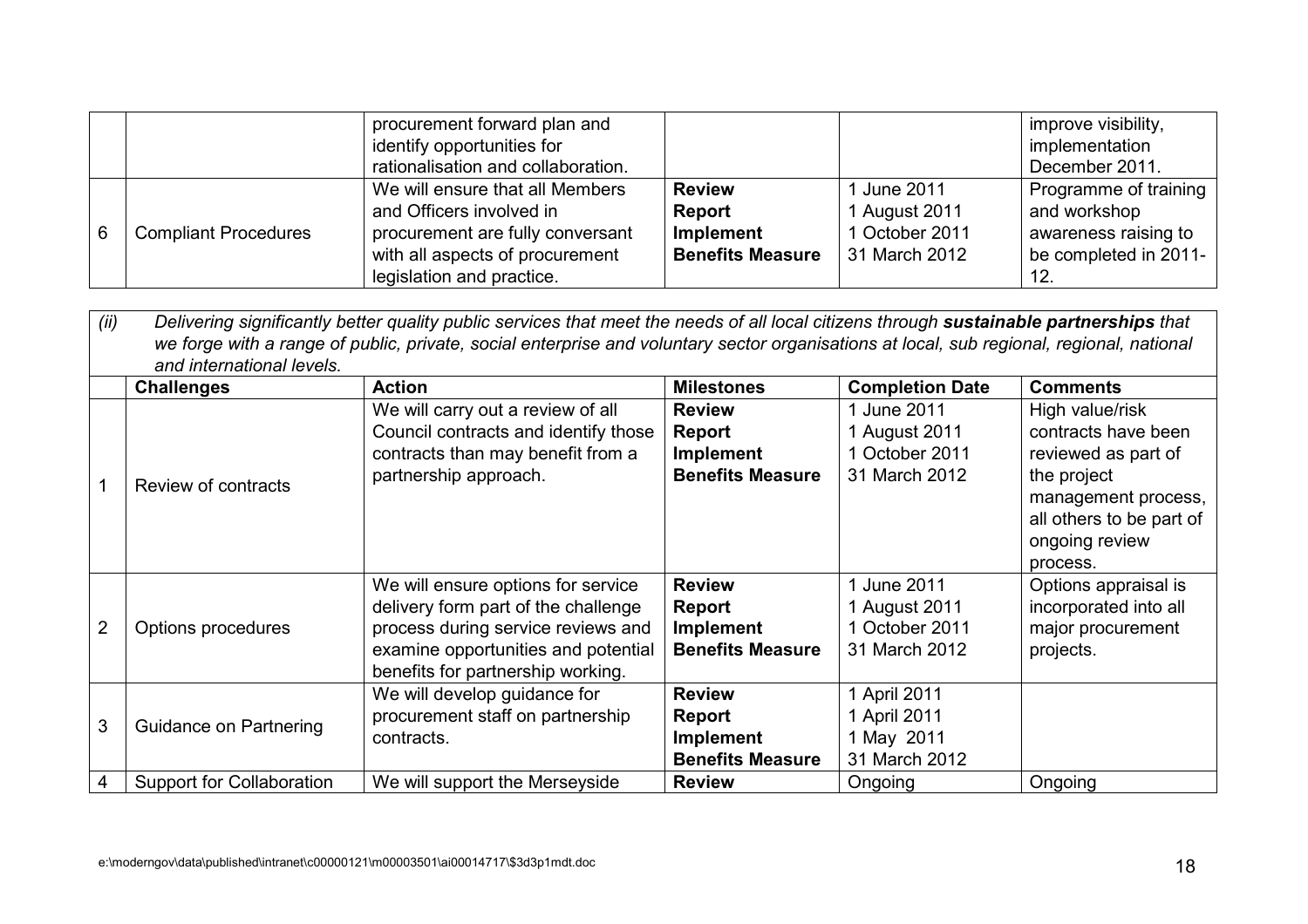|   |                                                                                | Authorities Procurement Group in<br>its development of a three year<br>Strategy and further collaborative<br>procurement projects across the<br>Merseyside sub-region. | <b>Report</b><br>Implement<br><b>Benefits Measure</b>                  | 31 March 2012                |                                                                     |
|---|--------------------------------------------------------------------------------|------------------------------------------------------------------------------------------------------------------------------------------------------------------------|------------------------------------------------------------------------|------------------------------|---------------------------------------------------------------------|
| 5 | Supporting the North West<br>Improvement and Efficiency<br>Partnership (NWIEP) | We will fully support the north west<br>procurement hub in progressing<br>regional procurement collaborative<br>initiatives.                                           | <b>Review</b><br><b>Report</b><br>Implement<br><b>Benefits Measure</b> | Ongoing<br>31 March 2012     | Support on going<br>through the<br>Merseyside<br>Procurement Group. |
| 6 | <b>Shared Services</b>                                                         | We will assess opportunities for<br>shared services by working with the<br>NWIEP and other Public bodies to<br>identify opportunities for such<br>initiatives.         | <b>Review</b><br><b>Report</b><br>Implement<br><b>Benefits Measure</b> | As required<br>31 March 2012 | Ongoing through sub-<br>regional and Regional<br>activity.          |

| (iii) | Contributing to the Council's savings targets by continually challenging our procurement arrangements and seeking opportunities to<br>reduce prices, improve quality, maximize efficiency and achieve greater outcomes for people in Wirral |                                                                                                                                                                    |                                                                        |                                                              |                                |  |  |  |
|-------|---------------------------------------------------------------------------------------------------------------------------------------------------------------------------------------------------------------------------------------------|--------------------------------------------------------------------------------------------------------------------------------------------------------------------|------------------------------------------------------------------------|--------------------------------------------------------------|--------------------------------|--|--|--|
|       | <b>Challenges</b>                                                                                                                                                                                                                           | <b>Action</b>                                                                                                                                                      | <b>Milestones</b>                                                      | <b>Completion Date</b>                                       | <b>Comments</b>                |  |  |  |
|       | Savings Database                                                                                                                                                                                                                            | We will continue to develop the<br>savings database to ensure it<br>provides information on how<br>savings have been identified and<br>calculated.                 | <b>Review</b><br>Report<br>Implement<br><b>Benefits Measure</b>        | 1 June 2011<br>1 July 2011<br>1 August 2011<br>31 March 2012 | Database is being<br>refreshed |  |  |  |
| 2     | <b>Major Contracts</b>                                                                                                                                                                                                                      | We will review all options for the<br>procurement of high value / high<br>risk contracts and work with service<br>departments to ensure Best Value<br>is achieved. | <b>Review</b><br><b>Report</b><br>Implement<br><b>Benefits Measure</b> | Ongoing<br>31 March 2012                                     | In progress, ongoing.          |  |  |  |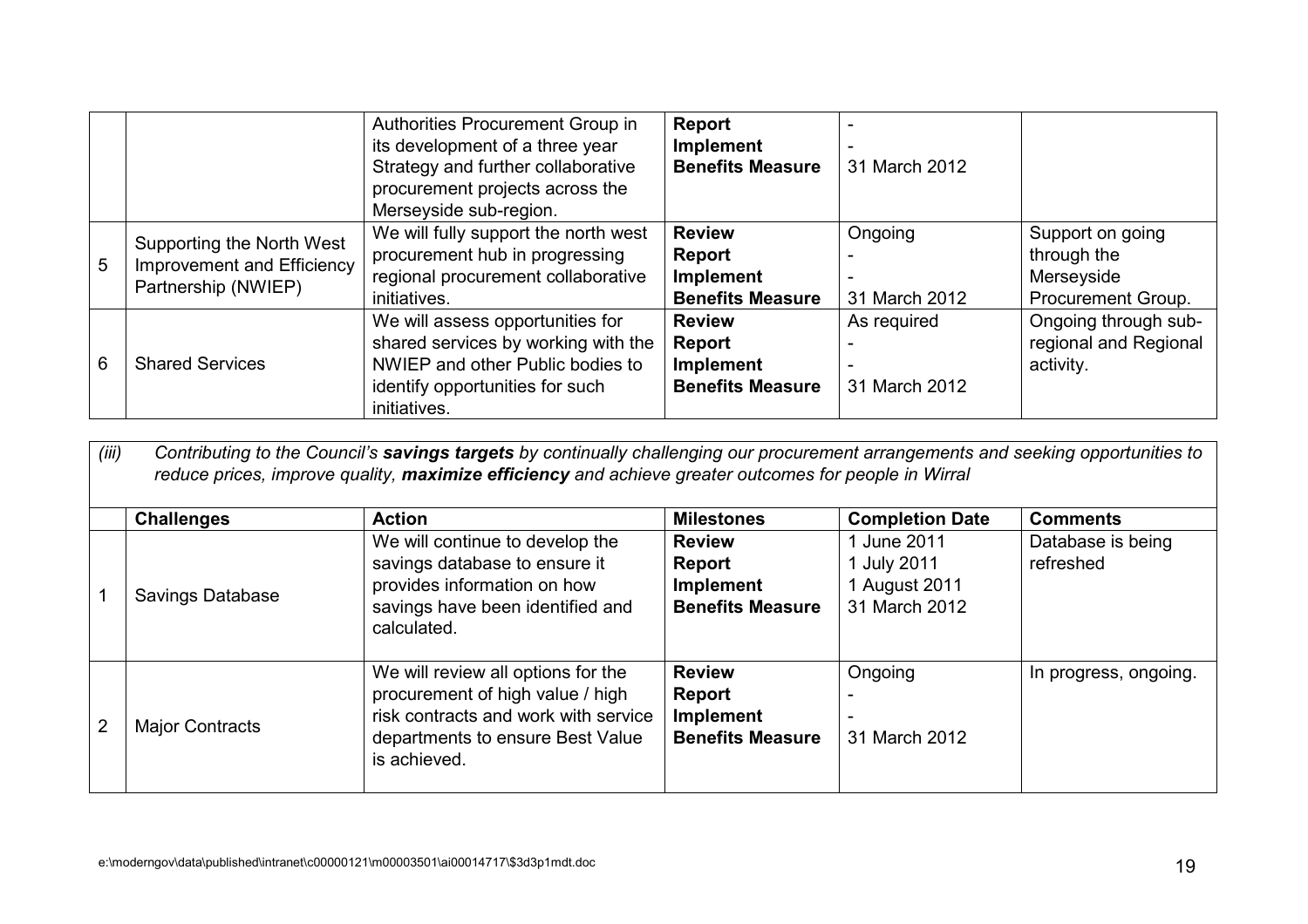|                | Involvement of the           | The Corporate Procurement Team                                                                                                   | <b>Review</b>           | Ongoing                | Ongoing.                  |
|----------------|------------------------------|----------------------------------------------------------------------------------------------------------------------------------|-------------------------|------------------------|---------------------------|
| 3              | <b>Corporate Procurement</b> | is integrated into all Value for                                                                                                 | Report                  |                        |                           |
|                | Team                         | Money reviews and fundamental                                                                                                    | Implement               |                        |                           |
|                |                              | service reviews                                                                                                                  | <b>Benefits Measure</b> | 31 March 2012          |                           |
|                |                              | We will support the establishment                                                                                                | <b>Review</b>           | Completed              | Target completion         |
| 4              | Social care                  | of a procurement strategy and                                                                                                    | Report                  |                        | date in collaboration     |
|                |                              | framework for savings and                                                                                                        | <b>Implement</b>        |                        | with DASS / CYPD.         |
|                |                              | efficiency                                                                                                                       | <b>Benefits Measure</b> | 30 June 2011           |                           |
| (iv)           |                              | Operating a mixed economy of service provision with ready access to a diverse, competitive range of suppliers providing quality  |                         |                        |                           |
|                |                              | services, including small firms, social enterprises, mutuals, minority businesses and voluntary and community sector groups, and |                         |                        |                           |
|                |                              | wherever possible encourage local sourcing and local employment opportunities for people who live in Wirral.                     |                         |                        |                           |
|                |                              |                                                                                                                                  |                         |                        |                           |
|                | <b>Challenges</b>            | <b>Action</b>                                                                                                                    | <b>Milestones</b>       | <b>Completion Date</b> | <b>Comments</b>           |
|                |                              | We will identify ways to assist local                                                                                            | <b>Review</b>           | 1 May 2011             | Strategy in progress.     |
|                |                              | businesses to gain indirect                                                                                                      | <b>Report</b>           | 1 November 2011        | <b>Support for Wirral</b> |
|                | <b>Prime Contractor</b>      | opportunities through our prime                                                                                                  | Implement               | 1 December 2011        | Invest on-line process,   |
| 1              | Involvement                  | contractors i.e. encourage prime                                                                                                 | <b>Benefits Measure</b> | 31 March 2012          | Further development       |
|                |                              | contractors to advertise Council                                                                                                 |                         |                        | of Council's e-portal to  |
|                |                              | related opportunities through                                                                                                    |                         |                        | include Contractor        |
|                |                              | Wirral's Business Website.                                                                                                       |                         |                        | opportunities.            |
|                |                              | We will undertake training sessions                                                                                              | <b>Review</b>           | 1 April 2011           | Six workshops have        |
|                |                              | to assist SMEs in accessing                                                                                                      | Report                  | 1 May 2011             | been completed in         |
|                |                              | Council opportunities. We will                                                                                                   | <b>Implement</b>        | 1 June 2011            | 2010/11.                  |
| $\overline{2}$ | Training, Meet the Buyer     | attend and help organise events                                                                                                  | <b>Benefits Measure</b> | 31 March 2012          | Six more events are       |
|                | events and Business Fairs    | that will publicise 'How to do                                                                                                   |                         |                        | planned for this          |
|                |                              | Business with The Council' and                                                                                                   |                         |                        | financial year            |
|                |                              | encourage participation of small                                                                                                 |                         |                        |                           |
|                |                              | businesses                                                                                                                       |                         |                        |                           |
|                |                              | We will carry out regular reviews of                                                                                             | <b>Review</b>           | 1 April 2011           | Ongoing.                  |
| 3              | Review of contracts          | all contracts and identify those                                                                                                 | Report                  | 1 June 2011            | Procurement and           |
|                |                              | contracts that could be provided by                                                                                              | <b>Implement</b>        | 1 July 2011            | <b>Commissioning Sub-</b> |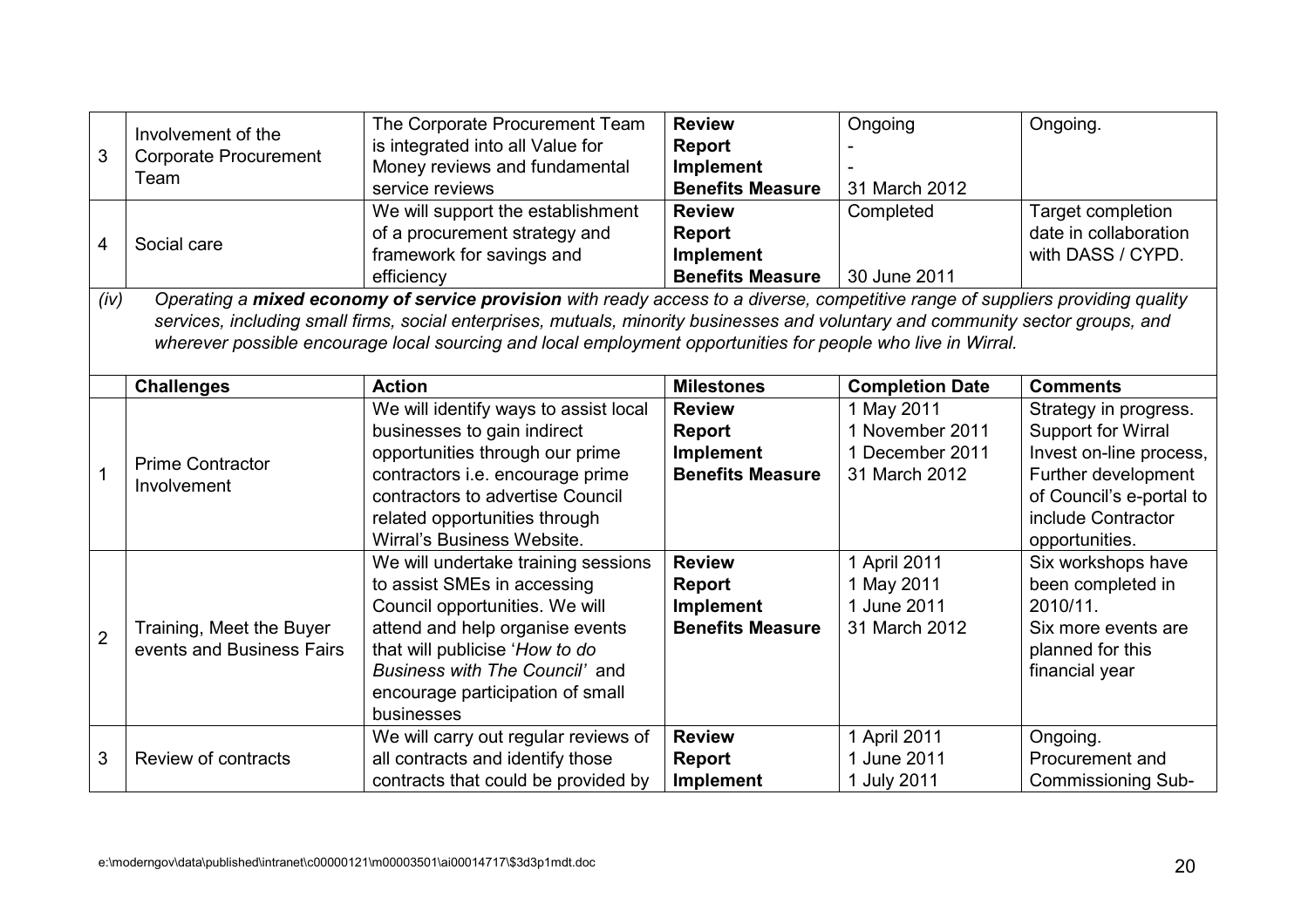|   |                         | social enterprises, mutuals,         | <b>Benefits Measure</b> | 31 March 2012    | Group moving forward       |
|---|-------------------------|--------------------------------------|-------------------------|------------------|----------------------------|
|   |                         | minority businesses and voluntary    |                         |                  | the Voluntary,             |
|   |                         | and community sector (VCS)           |                         |                  | <b>Community and Faith</b> |
|   |                         | groups.                              |                         |                  | sector agenda.             |
|   |                         | We will meet with other Councils to  | <b>Review</b>           | 1 April 2011     | Part of the Merseyside     |
|   |                         | determine how they have              | Report                  | 1 June 2011      | sub-regional strategy      |
| 4 | Beacon Council liaison  | successfully engaged with the VCS    | Implement               | 1 July 2011      | work already in            |
|   |                         | and assess how to implement their    | <b>Benefits Measure</b> | 31 March 2012    | progress                   |
|   |                         | approach within Wirral.              |                         |                  |                            |
|   |                         | We will endeavour to pay all         | <b>Review</b>           | 1 May 2011       | 90% Target at year         |
|   |                         | Suppliers, Contractors and Service   | <b>Report</b>           | 1 September 2011 | end.                       |
|   | Payments to Suppliers / | Providers within agreed payment      | Implement               | 1 October 2011   |                            |
| 5 | Contractors / Service   | terms or 30 days from the receipt of | <b>Benefits Measure</b> | 31 March 2012    |                            |
|   | <b>Providers</b>        | an undisputed invoice. For SMEs      |                         |                  |                            |
|   |                         | we will endeavour to pay within 10   |                         |                  |                            |
|   |                         | working days                         |                         |                  |                            |

*(v) Realising social, environmental and community benefits through our procurement activities, by developing socially responsible service specifications, building social, environmental and community benefits into the evaluation process where appropriate and legal to do so, and working with suppliers and contractors post contract award to explore opportunities for bringing such benefits to the local community, including the introduction of the Targeted Training and Employment Integrator.* 

| <b>Challenges</b>         | <b>Action</b>                                                                                                                                                                                                                                                                             | <b>Milestones</b>                                               | <b>Completion Date</b>                                            | <b>Comments</b>                                                                            |
|---------------------------|-------------------------------------------------------------------------------------------------------------------------------------------------------------------------------------------------------------------------------------------------------------------------------------------|-----------------------------------------------------------------|-------------------------------------------------------------------|--------------------------------------------------------------------------------------------|
| <b>Community Benefits</b> | We will explore ways in which to<br>promote the inclusion of social and<br>community benefits into the<br>procurement process. We will<br>consider requesting optional, priced<br>proposals for the delivery of<br>community benefits in the tender<br>process where appropriate. We will | <b>Review</b><br>Report<br>Implement<br><b>Benefits Measure</b> | 1 April 2011<br>September 2011<br>1 October 2011<br>31 March 2012 | Guidance model<br>approved by Cabinet<br>4 November 2010 and<br>implemented<br>thereafter. |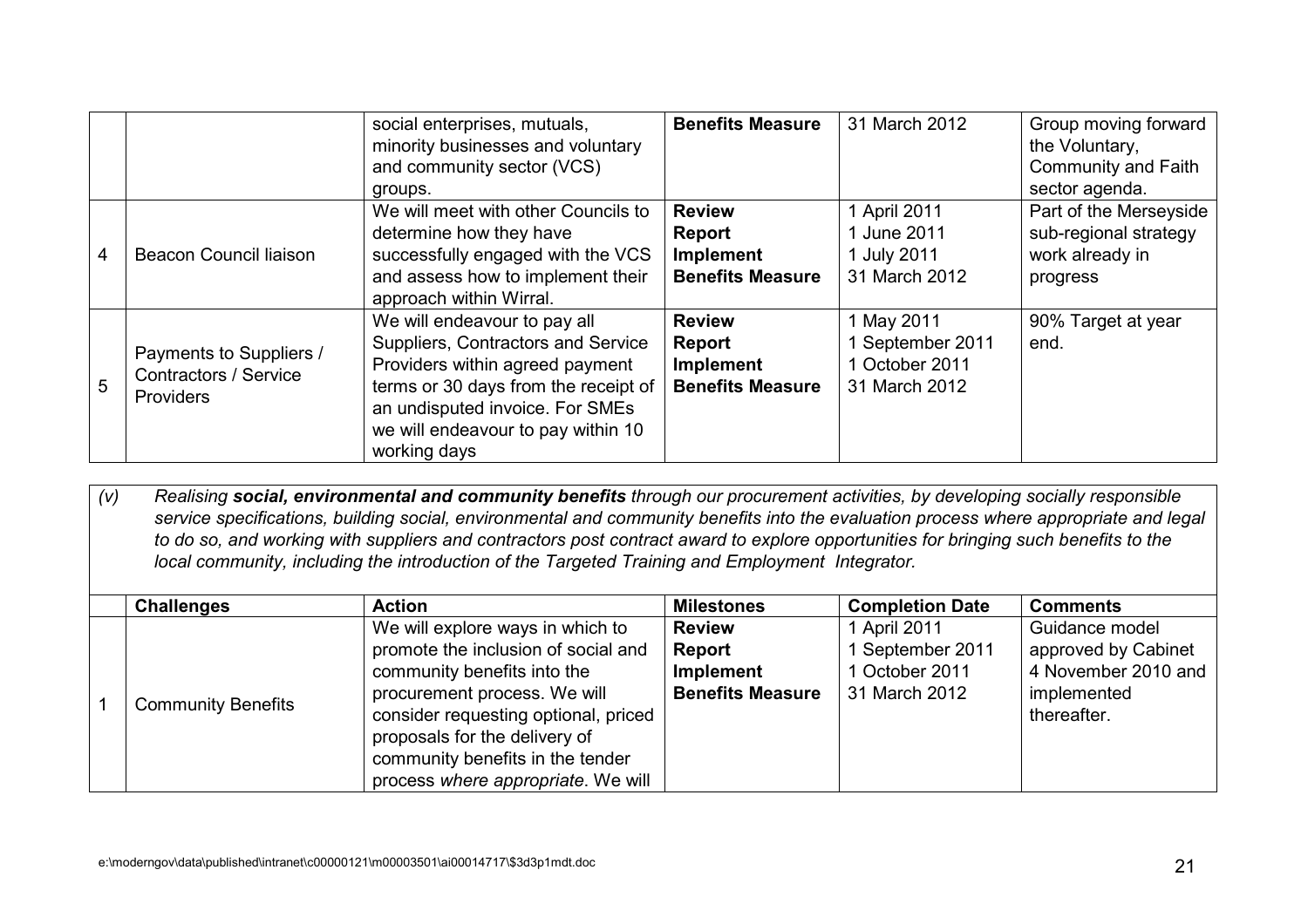|                                            | also establish a model for<br>identifying the 'voluntary' delivery of<br>community benefits within the<br>contracting process                             |                                                                        |                                                                |                                                                                                       |
|--------------------------------------------|-----------------------------------------------------------------------------------------------------------------------------------------------------------|------------------------------------------------------------------------|----------------------------------------------------------------|-------------------------------------------------------------------------------------------------------|
| <b>Targeted Training and</b><br>Employment | We will include, in all major<br>construction contracts targeted<br>Training and Employment for young<br>people to progress into career<br>opportunities. | <b>Review</b><br><b>Report</b><br>Implement<br><b>Benefits Measure</b> | 1 May 2011<br>1 August 2011<br>September 2011<br>31 March 2012 | Pilot projects due to<br>commence with<br>construction contracts.<br>Training partner<br>established. |

|                | Demonstrating improvement in the equality of opportunity and the promotion of good relationships between people within a diverse<br>(Vi)<br>community in all procurement activity |                                                                                     |                         |                        |                                               |  |  |  |
|----------------|-----------------------------------------------------------------------------------------------------------------------------------------------------------------------------------|-------------------------------------------------------------------------------------|-------------------------|------------------------|-----------------------------------------------|--|--|--|
|                | <b>Challenges</b>                                                                                                                                                                 | <b>Action</b>                                                                       | <b>Milestones</b>       | <b>Completion Date</b> | <b>Comments</b>                               |  |  |  |
|                | <b>Equality Standard for Local</b>                                                                                                                                                | We will contribute to the Council's                                                 | <b>Review</b>           | 1 October 2011         | In progress.                                  |  |  |  |
|                | Government                                                                                                                                                                        | work towards achieving the                                                          | <b>Report</b>           | 1 December 2011        |                                               |  |  |  |
|                |                                                                                                                                                                                   | <b>Excellence Level of the Equality</b>                                             | <b>Implement</b>        | 1 February 2012        |                                               |  |  |  |
|                |                                                                                                                                                                                   | <b>Standard for Local Government.</b>                                               | <b>Benefits Measure</b> | 31 March 2012          |                                               |  |  |  |
|                |                                                                                                                                                                                   | All Council procurement activity will                                               | <b>Review</b>           | 1 May 2011             | Clause 149 of the Bill                        |  |  |  |
|                |                                                                                                                                                                                   | take account of the new Equality                                                    | <b>Report</b>           | 1 June 2011            | has particular                                |  |  |  |
| $\overline{2}$ | 'A Framework for a Fairer                                                                                                                                                         | Duty                                                                                | <b>Implement</b>        | 1 July 2011            | relevance to                                  |  |  |  |
|                | Future'                                                                                                                                                                           |                                                                                     | <b>Benefits Measure</b> | 31 March 2012          | procurement, and                              |  |  |  |
|                |                                                                                                                                                                                   |                                                                                     |                         |                        | procedures are being<br>reviewed accordingly. |  |  |  |
|                |                                                                                                                                                                                   | We will produce and implement a                                                     | <b>Review</b>           | Ongoing                | Monitoring process                            |  |  |  |
|                |                                                                                                                                                                                   | new monitoring policy for Equalities                                                | <b>Report</b>           |                        | agreed by Cabinet,                            |  |  |  |
|                |                                                                                                                                                                                   | in Procurement and regularly report                                                 | <b>Implement</b>        |                        | Officer training                              |  |  |  |
| 3              | Monitoring of Equality in<br>Procurement                                                                                                                                          | on compliance to the Council's<br><b>Equalities Corporate Improvement</b><br>Group. | <b>Benefits Measure</b> | 31 March 2012          | completed.                                    |  |  |  |
|                |                                                                                                                                                                                   |                                                                                     |                         |                        |                                               |  |  |  |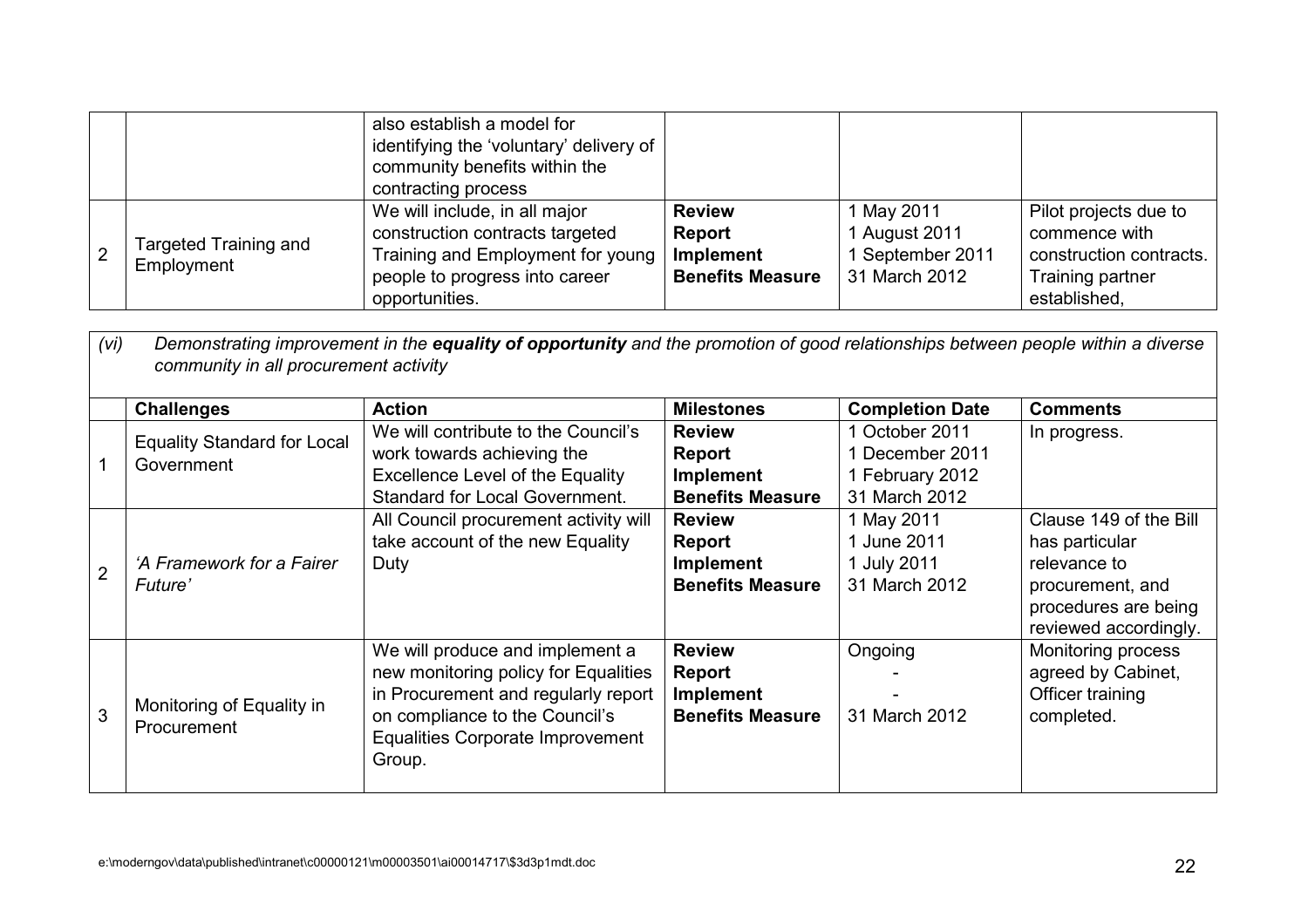|                | Achieving an efficient and effective procure to pay process, which minimises manual input, provides robust information on which<br>(vii)<br>procurement decisions can be made, and harnesses the latest e-procurement solutions to maximise benefit to the Council. |                                                                                                                                                                                                                                   |                                                                               |                          |                                                                                                                                                         |  |  |  |
|----------------|---------------------------------------------------------------------------------------------------------------------------------------------------------------------------------------------------------------------------------------------------------------------|-----------------------------------------------------------------------------------------------------------------------------------------------------------------------------------------------------------------------------------|-------------------------------------------------------------------------------|--------------------------|---------------------------------------------------------------------------------------------------------------------------------------------------------|--|--|--|
|                | <b>Challenges</b>                                                                                                                                                                                                                                                   | <b>Action</b>                                                                                                                                                                                                                     | <b>Milestones</b>                                                             | <b>Completion Date</b>   | <b>Comments</b>                                                                                                                                         |  |  |  |
|                | <b>Electronic Procurement</b><br><b>Systems</b>                                                                                                                                                                                                                     | Routinely monitor expenditure to<br>ensure orders, wherever<br>appropriate, are processed using<br>the Oracle procurement system to<br>ensure the benefits of using e-<br>procurement are maximised across<br>the Council         | <b>Review</b><br><b>Report</b><br>Implement<br><b>Benefits Measure</b>        | Ongoing<br>31 March 2012 | Ongoing.<br>Report to Change<br>Board June 2011, for<br>approval.                                                                                       |  |  |  |
| $\overline{2}$ | e Payments                                                                                                                                                                                                                                                          | We will explore all options for<br>streamlining payments processes<br>including electronic invoices,<br>intelligent scanning and<br>procurement cards and,<br>recommend a plan for<br>implementation.                             | <b>Review</b><br><b>Report</b><br>Implement<br><b>Benefits Measure</b>        | Ongoing<br>31 March 2012 | Self Billing extended<br>to all utilities.<br>Intelligent Scanning<br>process to be<br>implemented in 2011-<br>12. Other options<br>being investigated. |  |  |  |
| 3              | e Sourcing                                                                                                                                                                                                                                                          | Managing the procurement process<br>is a costly and labour intensive<br>process, reducing manual input can<br>release resources and make<br>savings, we are committed to<br>researching the market for an e<br>Sourcing solution. | <b>Review</b><br><b>Report</b><br>Implement<br><b>Benefits Measure</b>        | Ongoing<br>31 March 2012 | Due North contracts<br>and sourcing<br>management solution<br>adopted. Contracts<br>management modules<br>being tested and<br>assessed.                 |  |  |  |
| 4              | Regional/Sub-regional<br>Development                                                                                                                                                                                                                                | Developing a Merseyside<br>Procurement electronic hub is<br>essential if collaboration is to<br>succeed on Merseyside.                                                                                                            | <b>Review</b><br><b>Report</b><br><b>Implement</b><br><b>Benefits Measure</b> | Ongoing<br>31 March 2012 | Three year strategy<br>completed and<br>approved by the<br>Group Wirral leading.                                                                        |  |  |  |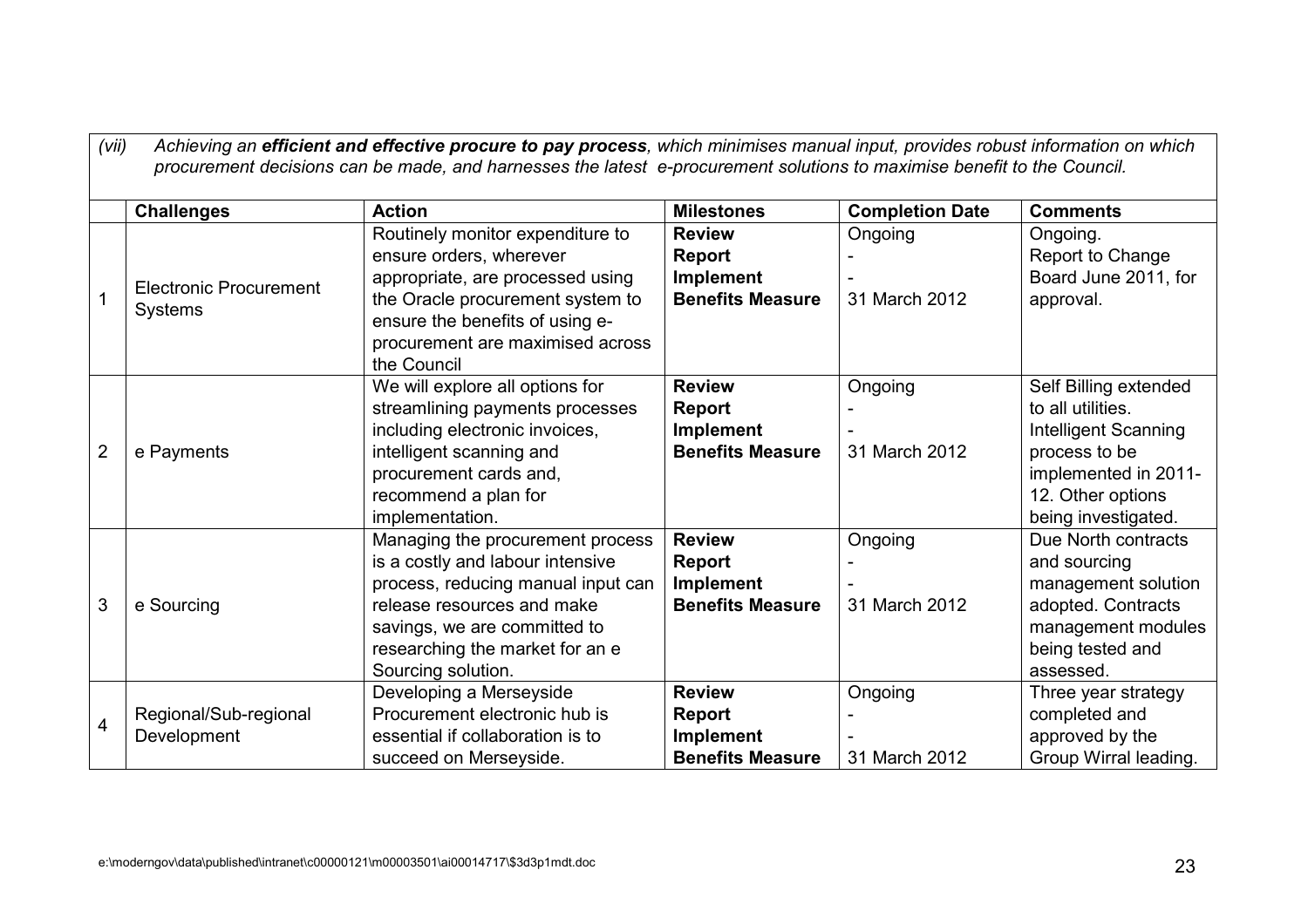|   | (viii)<br>Ensuring that all potential risks are identified within procurement processes and appropriately managed. |                                                                                                                                                                                                                                             |                                                                        |                                                                       |                                                             |  |  |  |
|---|--------------------------------------------------------------------------------------------------------------------|---------------------------------------------------------------------------------------------------------------------------------------------------------------------------------------------------------------------------------------------|------------------------------------------------------------------------|-----------------------------------------------------------------------|-------------------------------------------------------------|--|--|--|
|   | <b>Challenges</b>                                                                                                  | <b>Action</b>                                                                                                                                                                                                                               | <b>Milestones</b>                                                      | <b>Completion Date</b>                                                | <b>Comments</b>                                             |  |  |  |
|   | <b>Risk Management</b>                                                                                             | Generic procurement risks are<br>dealt with as part of the Council's<br>risk register. However, for all major<br>procurement projects, the<br>identification and management of<br>specific risk will be part of the<br>procurement process. | <b>Review</b><br><b>Report</b><br>Implement<br><b>Benefits Measure</b> | Ongoing<br>31 March 2012                                              | Ongoing.                                                    |  |  |  |
| 2 | Training                                                                                                           | We will produce a series of ongoing<br>training days for Members and<br>Officers who are directly involved in<br>high risk procurement projects.                                                                                            | <b>Review</b><br>Report<br><b>Implement</b><br><b>Benefits Measure</b> | 1 April 2011<br>1 May 2011<br>1 June 2011<br>31 March 2012            | Roadshows and<br>Training days to<br>commence June<br>2011. |  |  |  |
| 3 | <b>Supplier Relationship</b><br>Management                                                                         | We will have procedures and<br>processes in place that will mange<br>our goods and service providers to<br>ensure that maxim benefits are<br>realised from contracts and that<br>best value is being achieved.                              | <b>Review</b><br><b>Report</b><br>Implement<br><b>Benefits Measure</b> | 1 April 2011<br>1 September 2011<br>1 September 2011<br>31 March 2012 | In progress, targeted<br>progress review April<br>2012.     |  |  |  |

*(ix) Ensuring that all procurement considers the environment and, where appropriate, includes evaluation models that take into account the Council's sustainable objectives* 

| <b>Challenges</b>               | <b>Action</b>                                                                                                                                                                                                        | <b>Milestones</b>                                               | <b>Completion Date</b>                                     | <b>Comments</b>                    |
|---------------------------------|----------------------------------------------------------------------------------------------------------------------------------------------------------------------------------------------------------------------|-----------------------------------------------------------------|------------------------------------------------------------|------------------------------------|
| <b>Environmental Assessment</b> | We will carry out an environmental<br>assessment of all our key products<br>and services and work with<br>suppliers and contractors to reduce<br>the negative environmental impact<br>of our procurement activities. | <b>Review</b><br>Report<br>Implement<br><b>Benefits Measure</b> | 1 April 2011<br>1 May 2011<br>1 June 2011<br>31 March 2012 | <b>Flexible Framework</b><br>Plan. |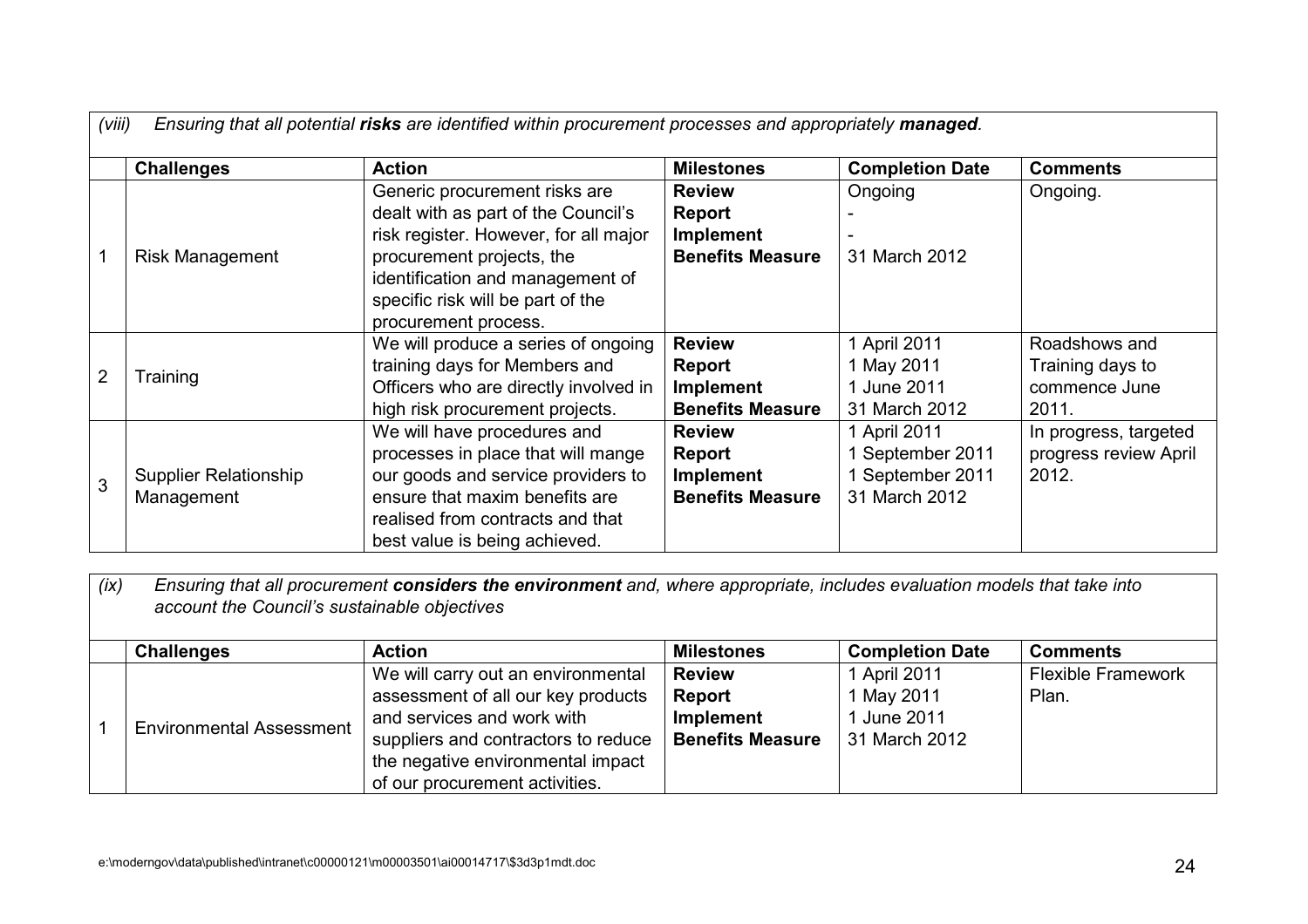|                |                                 | We will increase the number of fair | <b>Review</b>           | 1 April 2011  | <b>Flexible Framework</b> |
|----------------|---------------------------------|-------------------------------------|-------------------------|---------------|---------------------------|
| $\overline{2}$ | Fair trade                      | trade products purchased.           | Report                  | 1 May 2011    | Plan.                     |
|                |                                 |                                     | Implement               | 1 June 2011   |                           |
|                |                                 |                                     | <b>Benefits Measure</b> | 31 March 2012 |                           |
| 3              | Recycling                       | We will increase the number of      | <b>Review</b>           | 1 April 2011  | <b>Flexible Framework</b> |
|                |                                 | recycled products purchased.        | Report                  | 1 May 2011    | Plan.                     |
|                |                                 |                                     | <b>Implement</b>        | 1 June 2011   |                           |
|                |                                 |                                     | <b>Benefits Measure</b> | 31 March 2012 |                           |
|                | <b>Evaluation Models</b>        | We will make environmental          | <b>Review</b>           | Ongoing       | Completed.                |
|                |                                 | considerations a key part of the    | <b>Report</b>           |               |                           |
| 4              |                                 | tender evaluation process where     | <b>Implement</b>        |               |                           |
|                |                                 | this is appropriate.                | <b>Benefits Measure</b> | 31 March 2012 |                           |
|                |                                 | We will, where appropriate and      | <b>Review</b>           | Ongoing       | Stationery supplies       |
|                |                                 | within the a competitive process,   | <b>Report</b>           |               | now have reduced          |
|                |                                 | encourage both the use of local     | <b>Implement</b>        |               | deliveries, other         |
| 5              | <b>Local Sourcing/Regulated</b> | suppliers to reduce the             | <b>Benefits Measure</b> | 31 March 2012 | options being             |
|                | deliveries                      | environmental impact of movement    |                         |               | developed.                |
|                |                                 | of goods and a logistical approach  |                         |               |                           |
|                |                                 | to minimise the number of supplier  |                         |               |                           |
|                |                                 | deliveries to Council premises.     |                         |               |                           |

| (x) | Achieving continuous improvement from all categories of procurement expenditure, by having a 'living' Procurement Strategy and |                                                                                                                                                                                                                                                         |                                                                        |                           |                                                                                                                                                            |  |  |
|-----|--------------------------------------------------------------------------------------------------------------------------------|---------------------------------------------------------------------------------------------------------------------------------------------------------------------------------------------------------------------------------------------------------|------------------------------------------------------------------------|---------------------------|------------------------------------------------------------------------------------------------------------------------------------------------------------|--|--|
|     | ensuring that all procurement activity is undertaken by informed, professional procurement staff.                              |                                                                                                                                                                                                                                                         |                                                                        |                           |                                                                                                                                                            |  |  |
|     | <b>Challenges</b>                                                                                                              | <b>Action</b>                                                                                                                                                                                                                                           | <b>Milestones</b>                                                      | <b>Completion Date</b>    | <b>Comments</b>                                                                                                                                            |  |  |
|     | <b>Professional Procurement</b>                                                                                                | All procurement staff will have the<br>appropriate, professional<br>qualification, Membership of the<br>Chartered Institute of Purchasing<br>and Supply, and we are committed<br>to the provision of professional<br>training to provide professionally | <b>Review</b><br><b>Report</b><br>Implement<br><b>Benefits Measure</b> | Ongoing<br>31 March 2012. | All procurement Staff<br>have a training<br>programme to follow<br>which includes gaining<br>professional<br>qualifications and post<br>graduate training. |  |  |